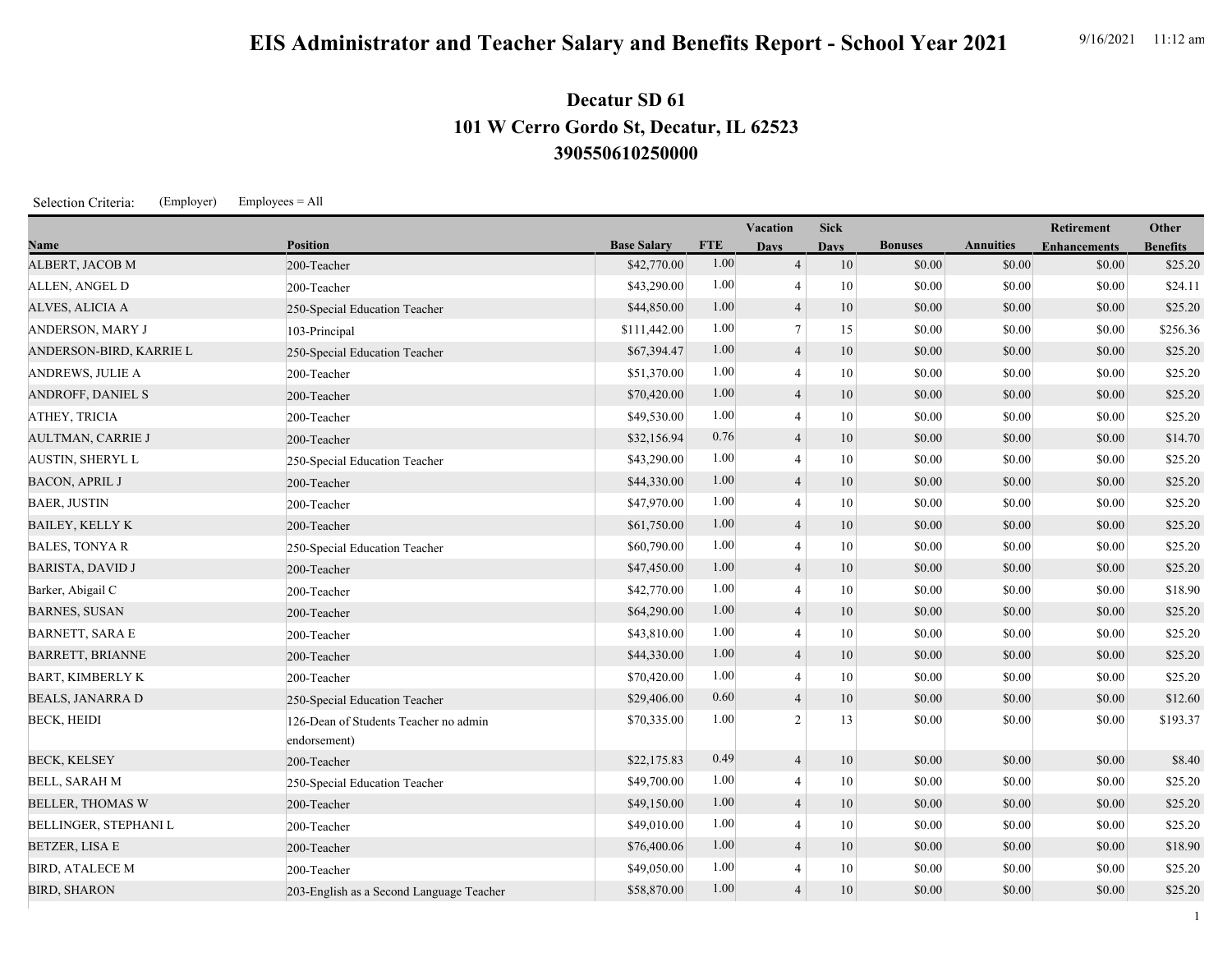|                              |                                          |                    |            | Vacation                 | <b>Sick</b>    |                |                  | Retirement          | Other           |
|------------------------------|------------------------------------------|--------------------|------------|--------------------------|----------------|----------------|------------------|---------------------|-----------------|
| Name                         | <b>Position</b>                          | <b>Base Salary</b> | <b>FTE</b> | <b>Days</b>              | <b>Davs</b>    | <b>Bonuses</b> | <b>Annuities</b> | <b>Enhancements</b> | <b>Benefits</b> |
| <b>BLACK, MARIANNE</b>       | 153-Special Education Supervisor         | \$78,764.00        | 1.00       | $\overline{c}$           | $\overline{0}$ | \$0.00         | \$0.00           | \$0.00              | \$201.82        |
| <b>BLACKETER, HANNAH</b>     | 200-Teacher                              | \$47,450.00        | 1.00       | $\overline{4}$           | 10             | \$0.00         | \$0.00           | \$0.00              | \$25.20         |
| <b>BLADES, PAMELA S</b>      | 200-Teacher                              | \$57,720.00        | 1.00       | $\overline{4}$           | 10             | \$0.00         | \$0.00           | \$0.00              | \$25.20         |
| <b>BOERGER, DEBBIE L</b>     | 200-Teacher                              | \$45,370.00        | 1.00       | $\overline{4}$           | 10             | \$0.00         | \$0.00           | \$0.00              | \$25.20         |
| <b>BOHANNON, AUDREY</b>      | 200-Teacher                              | \$45,890.00        | 1.00       | 4                        | 10             | \$0.00         | \$0.00           | \$0.00              | \$25.20         |
| <b>BOHANNON, NATHAN R</b>    | 200-Teacher                              | \$45,370.00        | 1.00       | $\overline{4}$           | 10             | \$0.00         | \$0.00           | \$0.00              | \$25.20         |
| BOHNSACK, MARIA              | 200-Teacher                              | \$73,080.00        | 1.00       | 4                        | 10             | \$0.00         | \$0.00           | \$0.00              | \$25.20         |
| <b>BOLINE, SARAH E</b>       | 200-Teacher                              | \$44,850.00        | 1.00       | $\overline{4}$           | 10             | \$0.00         | \$0.00           | \$0.00              | \$25.20         |
| <b>BONE, MARGARET RENEE</b>  | 200-Teacher                              | \$54,420.00        | 1.00       | $\overline{4}$           | 10             | \$0.00         | \$0.00           | \$0.00              | \$25.20         |
| <b>BONEBRAKE, MICHELLE R</b> | 104-Assistant Principal                  | \$80,306.00        | 1.00       | $\overline{2}$           | 13             | \$0.00         | \$0.00           | \$0.00              | \$214.00        |
| <b>BOOMER, KRISTINE D</b>    | 203-English as a Second Language Teacher | \$48,490.00        | 1.00       | 4                        | 10             | \$0.00         | \$0.00           | \$0.00              | \$24.89         |
| <b>BOYD, SUMMER B</b>        | 200-Teacher                              | \$57,720.00        | 1.00       | $\overline{4}$           | 10             | \$0.00         | \$0.00           | \$0.00              | \$25.20         |
| <b>BOYNTON, THERESA P</b>    | 250-Special Education Teacher            | \$58,400.00        | 1.00       | 4                        | 10             | \$0.00         | \$0.00           | \$0.00              | \$25.14         |
| BRACKETT, PATRICIA J         | 200-Teacher                              | \$75,610.00        | 1.00       | 4                        | 10             | \$0.00         | \$0.00           | \$0.00              | \$25.20         |
| BRADEN, MARCY N              | 200-Teacher                              | \$42,770.00        | 1.00       | $\overline{4}$           | 10             | \$0.00         | \$0.00           | \$0.00              | \$25.20         |
| BRADSHAW, MICAH              | 200-Teacher                              | \$53,100.00        | 1.00       | $\overline{4}$           | 10             | \$0.00         | \$0.00           | \$0.00              | \$25.20         |
| <b>BRADY, MARY CATHLEEN</b>  | 103-Principal                            | \$96,811.00        | 1.00       | 7                        | 13             | \$0.00         | \$0.00           | \$0.00              | \$247.65        |
| <b>BRAHLER, ANNIE E</b>      | 250-Special Education Teacher            | \$42,770.00        | 1.00       | $\overline{4}$           | 10             | \$0.00         | \$0.00           | \$0.00              | \$25.20         |
| BRANDT, DIANNE M             | 103-Principal                            | \$96,090.00        | 1.00       | $\tau$                   | 13             | \$0.00         | \$0.00           | \$0.00              | \$252.64        |
| <b>BREHM, PAIGE M</b>        | 200-Teacher                              | \$45,300.00        | 1.00       | $\overline{4}$           | 10             | \$0.00         | \$0.00           | \$0.00              | \$25.20         |
| <b>BREWER, CHELSEA</b>       | 250-Special Education Teacher            | \$50,250.00        | 1.00       | 4                        | 10             | \$0.00         | \$0.00           | \$0.00              | \$25.20         |
| BRIAR, EVAN J                | 200-Teacher                              | \$42,628.68        | 1.00       | 4                        | 10             | \$0.00         | \$0.00           | \$0.00              | \$25.20         |
| <b>BRICE, SARAH E</b>        | 200-Teacher                              | \$55,990.00        | 1.00       | 4                        | 10             | \$0.00         | \$0.00           | \$0.00              | \$25.20         |
| BRINKMAN, BARBARA            | 250-Special Education Teacher            | \$87,121.51        | 1.00       | $\overline{\mathcal{L}}$ | $\mathbf{0}$   | \$0.00         | \$0.00           | \$0.00              | \$18.90         |
| BRINKOETTER, ELIZABETH A     | 200-Teacher                              | \$50,250.00        | 1.00       | 4                        | 10             | \$0.00         | \$0.00           | \$0.00              | \$25.20         |
| BROWN, AMY DIANE             | 200-Teacher                              | \$75,322.14        | 1.00       | 4                        | $8\phantom{1}$ | \$0.00         | \$0.00           | \$0.00              | \$18.90         |
| <b>BROWN, CHARISSE A</b>     | 250-Special Education Teacher            | \$51,900.00        | 1.00       | 4                        | 10             | \$0.00         | \$0.00           | \$0.00              | \$18.90         |
| <b>BROWN, JARRY</b>          | 200-Teacher                              | \$16,774.89        | 0.32       | 4                        | 10             | \$0.00         | \$0.00           | \$0.00              | \$4.20          |
| <b>BROWN, MICHELLE K</b>     | 200-Teacher                              | \$47,450.00        | 1.00       | 4                        | 10             | \$0.00         | \$0.00           | \$0.00              | \$25.20         |
| <b>BROWN, PETER Z</b>        | 200-Teacher                              | \$44,330.00        | 1.00       | $\overline{4}$           | 10             | \$0.00         | \$0.00           | \$0.00              | \$0.00          |
| <b>BROWN, WHITNEY</b>        | 200-Teacher                              | \$44,330.00        | 1.00       | 4                        | 10             | \$0.00         | \$0.00           | \$0.00              | \$25.20         |
| BROWNING, TAMI L             | 200-Teacher                              | \$67,950.00        | 1.00       | 4                        | 10             | \$0.00         | \$0.00           | \$0.00              | \$25.20         |
| BRYAN, ELDON D               | 200-Teacher                              | \$66,886.98        | 1.00       |                          | 10             | \$0.00         | \$0.00           | \$0.00              | \$25.20         |
| <b>BRYLES, ANGELA</b>        | 200-Teacher                              | \$51,370.00        | 1.00       | 4                        | 10             | \$0.00         | \$0.00           | \$0.00              | \$25.20         |
| <b>BURKS, TASIA L</b>        | 103-Principal                            | \$97,419.00        | 1.00       | 7                        | 15             | \$0.00         | \$0.00           | \$0.00              | \$267.50        |
| <b>BUSCH, KATHERINE</b>      | 200-Teacher                              | \$49,700.00        | 1.00       | $\overline{4}$           | 10             | \$0.00         | \$0.00           | \$0.00              | \$25.20         |
| BYCZYNSKI, ARTHUR A          | 250-Special Education Teacher            | \$66,460.00        | 1.00       | 4                        | 10             | \$0.00         | \$0.00           | \$0.00              | \$25.20         |
| <b>BYLER, HYE-SEUNG</b>      | 250-Special Education Teacher            | \$53,376.22        | 1.00       | $\overline{4}$           | 10             | \$0.00         | \$0.00           | \$0.00              | \$25.20         |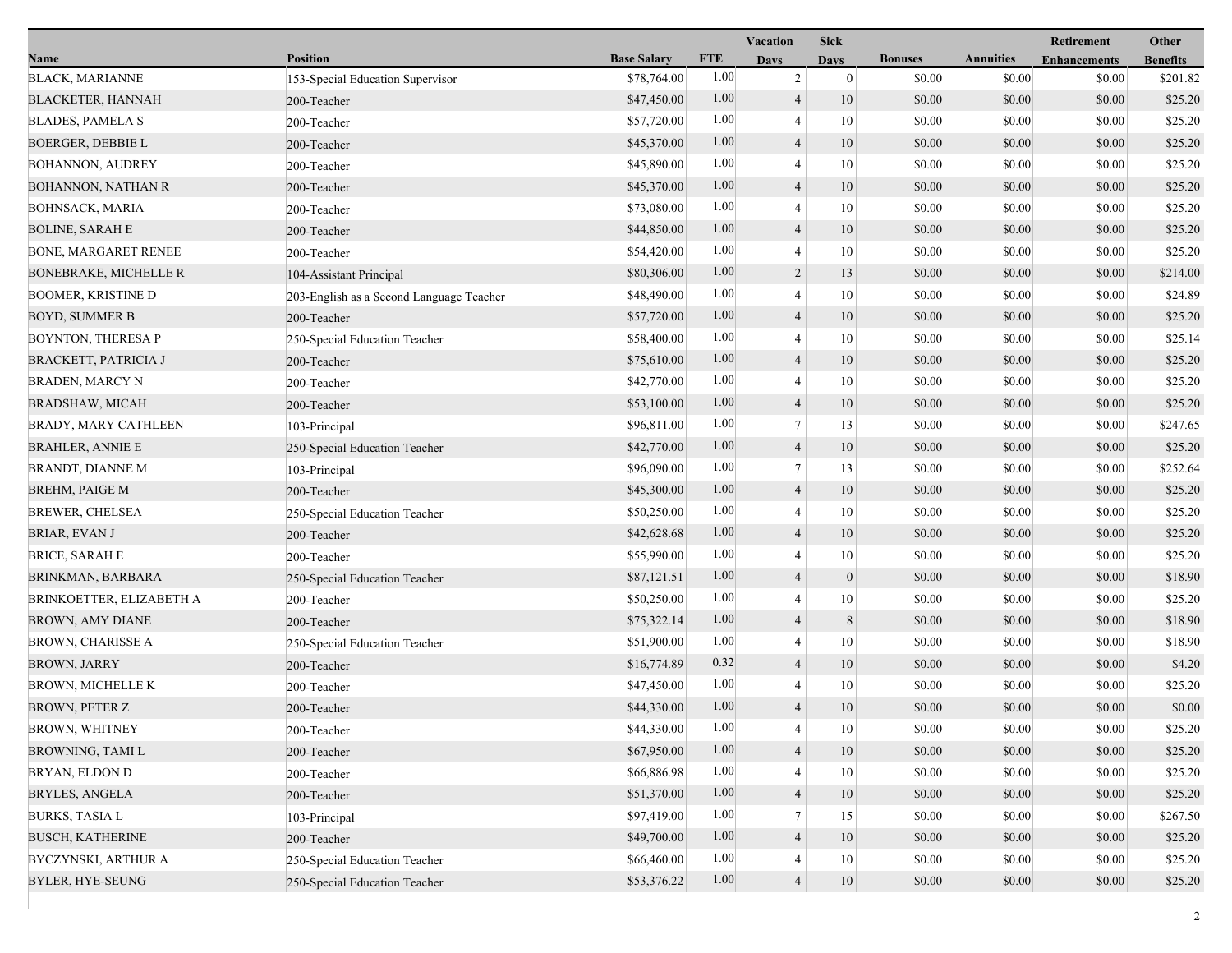|                          |                                                 |                    |            | Vacation       | <b>Sick</b>    |                |                  | Retirement          | Other           |
|--------------------------|-------------------------------------------------|--------------------|------------|----------------|----------------|----------------|------------------|---------------------|-----------------|
| Name                     | <b>Position</b>                                 | <b>Base Salary</b> | <b>FTE</b> | <b>Days</b>    | Davs           | <b>Bonuses</b> | <b>Annuities</b> | <b>Enhancements</b> | <b>Benefits</b> |
| CALHOUN, TINA L          | 250-Special Education Teacher                   | \$47,970.00        | 1.00       | 4              | 10             | \$0.00         | \$0.00           | \$0.00              | \$25.20         |
| CAMACHO, DAWN            | 250-Special Education Teacher                   | \$58,440.00        | 1.00       | $\overline{4}$ | 10             | \$0.00         | \$0.00           | \$0.00              | \$25.20         |
| CAMERON, JESSICA M       | 200-Teacher                                     | \$45,370.00        | 1.00       | $\overline{4}$ | 10             | \$0.00         | \$0.00           | \$0.00              | \$25.20         |
| CAMPBELL, JUDITH J       | 107-General Administrator or General Supervisor | \$127,008.00       | 1.00       | 17             | 15             | \$0.00         | \$0.00           | \$0.00              | \$375.96        |
| CAPRANICA, LAUREN M      | 200-Teacher                                     | \$42,250.00        | 1.00       | 4              | 10             | \$0.00         | \$0.00           | \$0.00              | \$25.20         |
| CARLISLE, ADAM W         | 200-Teacher                                     | \$44,850.00        | 1.00       | $\overline{4}$ | 10             | \$0.00         | \$0.00           | \$0.00              | \$25.20         |
| <b>CARTER, SHANNON E</b> | 250-Special Education Teacher                   | \$76,470.00        | 1.00       | $\overline{4}$ | 10             | \$0.00         | \$0.00           | \$0.00              | \$25.20         |
| CARVER, KIMBERLY L       | 200-Teacher                                     | \$51,925.00        | 1.00       | $\overline{4}$ | 10             | \$0.00         | \$0.00           | \$0.00              | \$25.20         |
| CARVER, TAMMY L          | 200-Teacher                                     | \$71,830.00        | 1.00       | $\overline{4}$ | 10             | \$0.00         | \$0.00           | \$0.00              | \$25.20         |
| CASE, ELIZABETH          | 250-Special Education Teacher                   | \$55,990.00        | 1.00       | $\overline{4}$ | 10             | \$0.00         | \$0.00           | \$0.00              | \$25.20         |
| CASSIDY, STEPHANIE       | 250-Special Education Teacher                   | \$65,320.00        | 1.00       | $\overline{4}$ | 10             | \$0.00         | \$0.00           | \$0.00              | \$25.20         |
| CHABAK, SHELLY A         | 200-Teacher                                     | \$84,152.82        | 1.00       | $\overline{4}$ | $\mathbf{0}$   | \$0.00         | \$0.00           | \$0.00              | \$18.90         |
| CHRISTNER, JACOB E       | 200-Teacher                                     | \$46,410.00        | 1.00       | 4              | 10             | \$0.00         | \$0.00           | \$0.00              | \$25.20         |
| CHUMBLEY, ALISON LYNNE   | 250-Special Education Teacher                   | \$55,730.00        | 1.00       | $\overline{4}$ | 10             | \$0.00         | \$0.00           | \$0.00              | \$25.20         |
| CHUMBLEY, KIP            | 200-Teacher                                     | \$11,599.97        | 0.51       |                | $\overline{2}$ | \$0.00         | \$0.00           | \$0.00              | \$0.00          |
| CLARK, BOBBI C           | 200-Teacher                                     | \$45,890.00        | 1.00       | $\overline{4}$ | 10             | \$0.00         | \$0.00           | \$0.00              | \$25.20         |
| CLICK, NATALIE           | 200-Teacher                                     | \$51,900.00        | 1.00       | $\overline{4}$ | 10             | \$0.00         | \$0.00           | \$0.00              | \$25.20         |
| COLE, LINDA J            | 250-Special Education Teacher                   | \$60,290.00        | 1.00       | $\overline{4}$ | 10             | \$0.00         | \$0.00           | \$0.00              | \$25.20         |
| COMERFORD, JULIE         | 250-Special Education Teacher                   | \$44,330.00        | 1.00       | 4              | 10             | \$0.00         | \$0.00           | \$0.00              | \$25.20         |
| COMSTOCK, RENEE A        | 200-Teacher                                     | \$55,520.00        | 1.00       | $\overline{4}$ | 10             | \$0.00         | \$0.00           | \$0.00              | \$25.20         |
| CONN, ELDON K            | 103-Principal                                   | \$107,030.00       | 1.00       | 22             | 15             | \$0.00         | \$0.00           | \$0.00              | \$278.04        |
| CONWAY, SUSAN J          | 200-Teacher                                     | \$72,410.00        | 1.00       | 4              | 10             | \$0.00         | \$0.00           | \$0.00              | \$0.00          |
| COOPER, ANNE E           | 200-Teacher                                     | \$65,860.00        | 1.00       | $\overline{4}$ | 10             | \$0.00         | \$0.00           | \$0.00              | \$25.20         |
| CORDOVA, REBECCA L       | 200-Teacher                                     | \$45,370.00        | 1.00       | $\overline{4}$ | 10             | \$0.00         | \$0.00           | \$0.00              | \$25.20         |
| COVAULT, TODD            | 114-Chief School Business Official              | \$198,655.00       | 1.00       | 22             | 15             | \$0.00         | \$0.00           | \$0.00              | \$508.62        |
| COVERSTONE, AIMEE        | 250-Special Education Teacher                   | \$42,250.00        | 1.00       | $\overline{4}$ | 10             | \$0.00         | \$0.00           | \$0.00              | \$25.20         |
| COZIAHR, MICHAEL         | 200-Teacher                                     | \$51,370.00        | 1.00       | $\overline{4}$ | 10             | \$0.00         | \$0.00           | \$0.00              | \$40.46         |
| CRAVEN, CARISSA F        | 200-Teacher                                     | \$43,810.00        | 1.00       | $\overline{4}$ | 10             | \$0.00         | \$0.00           | \$0.00              | \$25.20         |
| CREIGHTON, KEITH A       | 104-Assistant Principal                         | \$77,035.00        | 1.00       | $\overline{c}$ | 13             | \$0.00         | \$0.00           | \$0.00              | \$201.39        |
| CROOK, MEREDITH T        | 200-Teacher                                     | \$44,330.00        | 1.00       | $\overline{4}$ | 10             | \$0.00         | \$0.00           | \$0.00              | \$25.20         |
| CRUTCHER, JASON D        | 200-Teacher                                     | \$58,440.00        | 1.00       | 4              | 10             | \$0.00         | \$0.00           | \$0.00              | \$25.20         |
| DABROWSKA, PAULINA       | 200-Teacher                                     | \$43,290.00        | 1.00       | $\overline{4}$ | 10             | \$0.00         | \$0.00           | \$0.00              | \$25.20         |
| DAGGETT, ALEXANDRA M     | 200-Teacher                                     | \$42,770.00        | 1.00       |                | 10             | \$0.00         | \$0.00           | \$0.00              | \$25.20         |
| DANBURY, JESSE           | 200-Teacher                                     | \$45,370.00        | 1.00       | $\overline{4}$ | 10             | \$0.00         | \$0.00           | \$0.00              | \$25.20         |
| DANCE, CAROL             | 200-Teacher                                     | \$55,990.00        | 1.00       | 4              | 10             | \$0.00         | \$0.00           | \$0.00              | \$25.20         |
| DASE, JEFFERY            | 101-Assistant/Associate District Superintendent | \$161,479.00       | 1.00       | 18             | 15             | \$0.00         | \$0.00           | \$0.00              | \$415.80        |
| DAVIDSON, SCOTT K        | 200-Teacher                                     | \$53,767.22        | 0.89       | 4              | 9              | \$0.00         | \$0.00           | \$0.00              | \$23.10         |
| DAVIS, CHELSEA C         | 200-Teacher                                     | \$42,770.00        | 1.00       | $\overline{4}$ | 10             | \$0.00         | \$0.00           | \$0.00              | \$25.20         |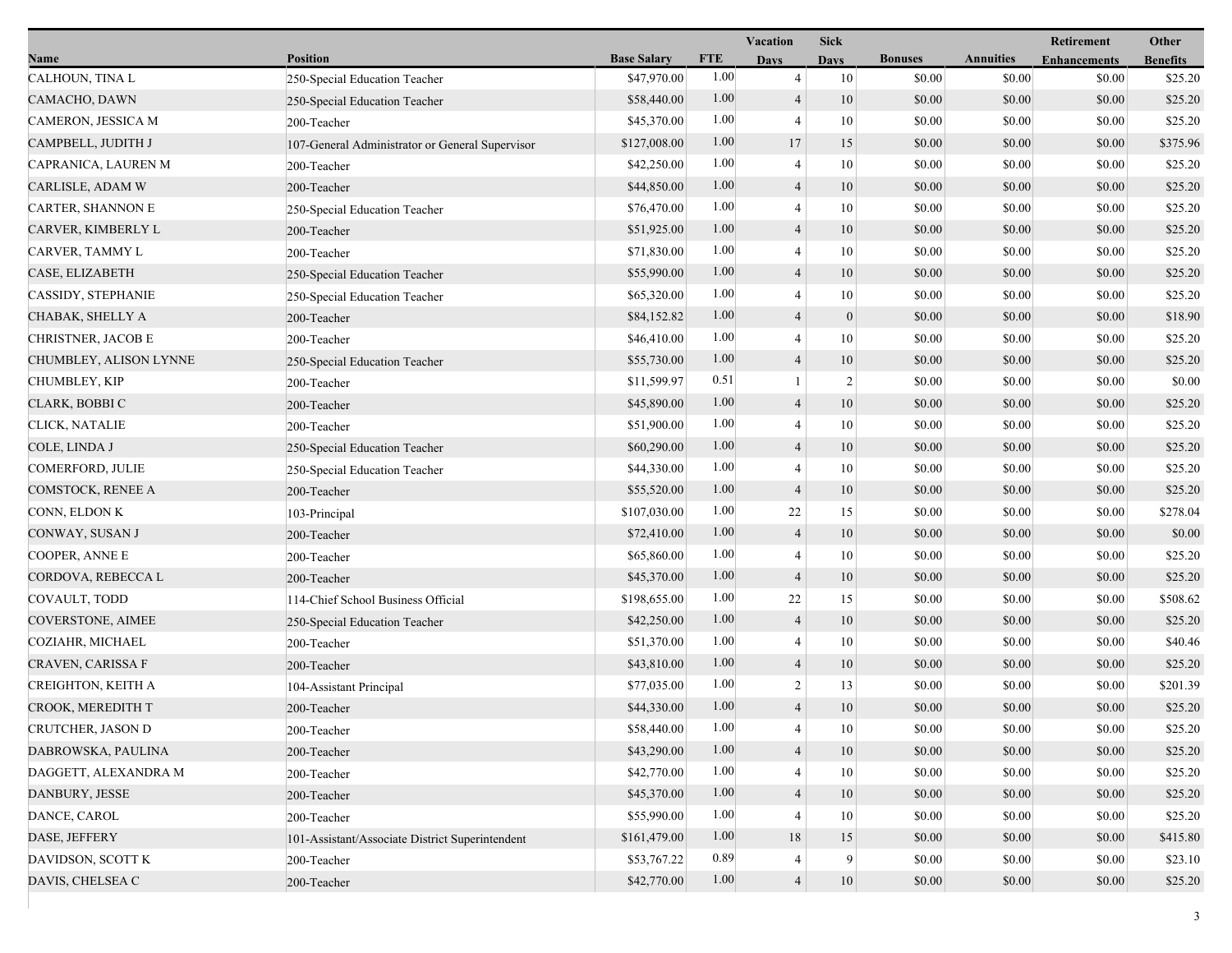|                         |                                                        |                    | Vacation   |                  | <b>Sick</b>  |                |                  | Retirement          | Other           |
|-------------------------|--------------------------------------------------------|--------------------|------------|------------------|--------------|----------------|------------------|---------------------|-----------------|
| Name                    | <b>Position</b>                                        | <b>Base Salary</b> | <b>FTE</b> | <b>Days</b>      | <b>Days</b>  | <b>Bonuses</b> | <b>Annuities</b> | <b>Enhancements</b> | <b>Benefits</b> |
| DAVIS, MICHELLE A       | 203-English as a Second Language Teacher               | \$47,970.00        | 1.00       | $\overline{4}$   | 10           | \$0.00         | \$0.00           | \$0.00              | \$25.20         |
| DAVIS, RISE             | 250-Special Education Teacher                          | \$80,825.09        | 1.00       | $\overline{4}$   | $\mathbf{1}$ | \$0.00         | \$0.00           | \$0.00              | \$25.20         |
| DAVIS, SCOTT B          | 200-Teacher                                            | \$59,890.00        | 1.00       | $\overline{4}$   | 10           | \$0.00         | \$0.00           | \$0.00              | \$25.20         |
| DAVIS-KITSON, HOLLY L   | 103-Principal                                          | \$93,521.00        | 1.00       | $\overline{7}$   | 13           | \$0.00         | \$0.00           | \$0.00              | \$240.87        |
| DAWSON, JAMES M         | 200-Teacher                                            | \$47,450.00        | 1.00       | 4                | 10           | \$0.00         | \$0.00           | \$0.00              | \$25.20         |
| DAYKIN, SARA            | 200-Teacher                                            | \$46,410.00        | 1.00       | $\overline{4}$   | 10           | \$0.00         | \$0.00           | \$0.00              | \$25.20         |
| DECESARO, KIMBERLEE R   | 250-Special Education Teacher                          | \$72,410.00        | 1.00       | $\overline{4}$   | 10           | \$0.00         | \$0.00           | \$0.00              | \$25.20         |
| DELONG, ABBY            | 200-Teacher                                            | \$43,290.00        | 1.00       | $\overline{4}$   | 10           | \$0.00         | \$0.00           | \$0.00              | \$25.20         |
| DETMERS, JENNIFER M     | 250-Special Education Teacher                          | \$49,530.00        | 1.00       | $\overline{4}$   | 10           | \$0.00         | \$0.00           | \$0.00              | \$25.20         |
| DEVER, TIMOTHY          | 104-Assistant Principal                                | \$99,609.00        | 1.00       | 22               | 35           | \$0.00         | \$0.00           | \$0.00              | \$210.00        |
| DEVORE, SARA            | 250-Special Education Teacher                          | \$45,370.00        | 1.00       | 4                | 10           | \$0.00         | \$0.00           | \$0.00              | \$25.20         |
| DIAZ, TARYN             | 200-Teacher                                            | \$53,200.00        | 1.00       | $\overline{4}$   | 10           | \$0.00         | \$0.00           | \$0.00              | \$25.20         |
| DICKSON, DESTINEY A     | 200-Teacher                                            | \$42,250.00        | 1.00       | 4                | 10           | \$0.00         | \$0.00           | \$0.00              | \$25.20         |
| DOBRINICK, ARYN B       | 200-Teacher                                            | \$42,770.00        | 1.00       | $\overline{4}$   | 10           | \$0.00         | \$0.00           | \$0.00              | \$25.20         |
| DONAHUE, THOMAS E       | 250-Special Education Teacher                          | \$62,110.00        | 1.00       | 4                | 10           | \$0.00         | \$0.00           | \$0.00              | \$25.20         |
| DOUBET, KELSEY E        | 200-Teacher                                            | \$44,850.00        | 1.00       | $\overline{4}$   | 10           | \$0.00         | \$0.00           | \$0.00              | \$25.20         |
| DOWNEY, ANN M           | 200-Teacher                                            | \$48,490.00        | 1.00       | 4                | 10           | \$0.00         | \$0.00           | \$0.00              | \$25.20         |
| DUFF, MELISSA           | 200-Teacher                                            | \$77,415.68        | 1.00       | $\overline{4}$   | 8            | \$0.00         | \$0.00           | \$0.00              | \$25.20         |
| DURBIN-STAPLES, MELISSA | 250-Special Education Teacher                          | \$53,650.00        | 1.00       | 4                | 10           | \$0.00         | \$0.00           | \$0.00              | \$25.20         |
| <b>DURST, CHARLES S</b> | 200-Teacher                                            | \$45,370.00        | 1.00       | $\overline{4}$   | 10           | \$0.00         | \$0.00           | \$0.00              | \$25.20         |
| <b>EASTIN, LARRY R</b>  | 200-Teacher                                            | \$58,440.00        | 1.00       | 4                | 10           | \$0.00         | \$0.00           | \$0.00              | \$25.20         |
| EDRINGTON, AMY M        | 200-Teacher                                            | \$49,530.00        | 1.00       | $\overline{4}$   | 10           | \$0.00         | \$0.00           | \$0.00              | \$25.20         |
| EILERS, CRYSTAL         | 200-Teacher                                            | \$51,900.00        | 1.00       | 4                | 10           | \$0.00         | \$0.00           | \$0.00              | \$25.20         |
| ELAM, PATRICIA L        | 200-Teacher                                            | \$58,870.00        | 1.00       | $\overline{4}$   | 10           | \$0.00         | \$0.00           | \$0.00              | \$25.20         |
| ELLIOTT, VICKI          | 200-Teacher                                            | \$84,152.79        | 1.00       | 4                | 10           | \$0.00         | \$0.00           | \$0.00              | \$18.90         |
| ELLIS, TERRI L          | 200-Teacher                                            | \$48,490.00        | 1.00       | $\overline{4}$   | 10           | \$0.00         | \$0.00           | \$0.00              | \$25.20         |
| ELLISON, JESSICA M      | 155-Supervisor of One School Support Personnel<br>Area | \$92,921.00        | 1.00       | $\tau$           | 13           | \$0.00         | \$0.00           | \$0.00              | \$239.40        |
| EMROSKI, ALBULENA       | 200-Teacher                                            | \$43,810.00        | 1.00       | $\overline{4}$   | 10           | \$0.00         | \$0.00           | \$0.00              | \$25.20         |
| ENGLAND, HEATHER M      | 200-Teacher                                            | \$47,450.00        | 1.00       | $\overline{4}$   | 10           | \$0.00         | \$0.00           | \$0.00              | \$38.08         |
| ERTL, BRIDGETT J        | 200-Teacher                                            | \$50,210.00        | 1.00       | $\Delta$         | 10           | \$0.00         | \$0.00           | \$0.00              | \$25.20         |
| <b>EVANS, MARY L</b>    | 200-Teacher                                            | \$52,060.00        | 1.00       | $\overline{4}$   | 10           | \$0.00         | \$0.00           | \$0.00              | \$25.20         |
| FALKENHEIM, BARBARA L   | 250-Special Education Teacher                          | \$69,010.74        | 1.00       | $\overline{4}$   | 10           | \$0.00         | \$0.00           | \$0.00              | \$12.33         |
| FANE, JULIE D           | 103-Principal                                          | \$98,150.00        | 1.00       | 7                | 15           | \$0.00         | \$0.00           | \$0.00              | \$247.01        |
| FAULKNER, ASHLEY M      | 200-Teacher                                            | \$43,810.00        | 1.00       | 4                | 10           | \$0.00         | \$0.00           | \$0.00              | \$18.90         |
| FEHRENBACH, KATHERINE A | 200-Teacher                                            | \$43,290.00        | 1.00       | 4                | 10           | \$0.00         | \$0.00           | \$0.00              | \$25.20         |
| FENDERSON, NIKI R       | 103-Principal                                          | \$79,846.00        | 1.00       | $\boldsymbol{0}$ | $\mathbf{0}$ | \$0.00         | \$0.00           | \$7,984.00          | \$0.00          |
| FERRIS, KATHLEEN E      | 200-Teacher                                            | \$53,977.78        | 0.97       | 4                | $10\,$       | \$0.00         | \$0.00           | \$0.00              | \$25.20         |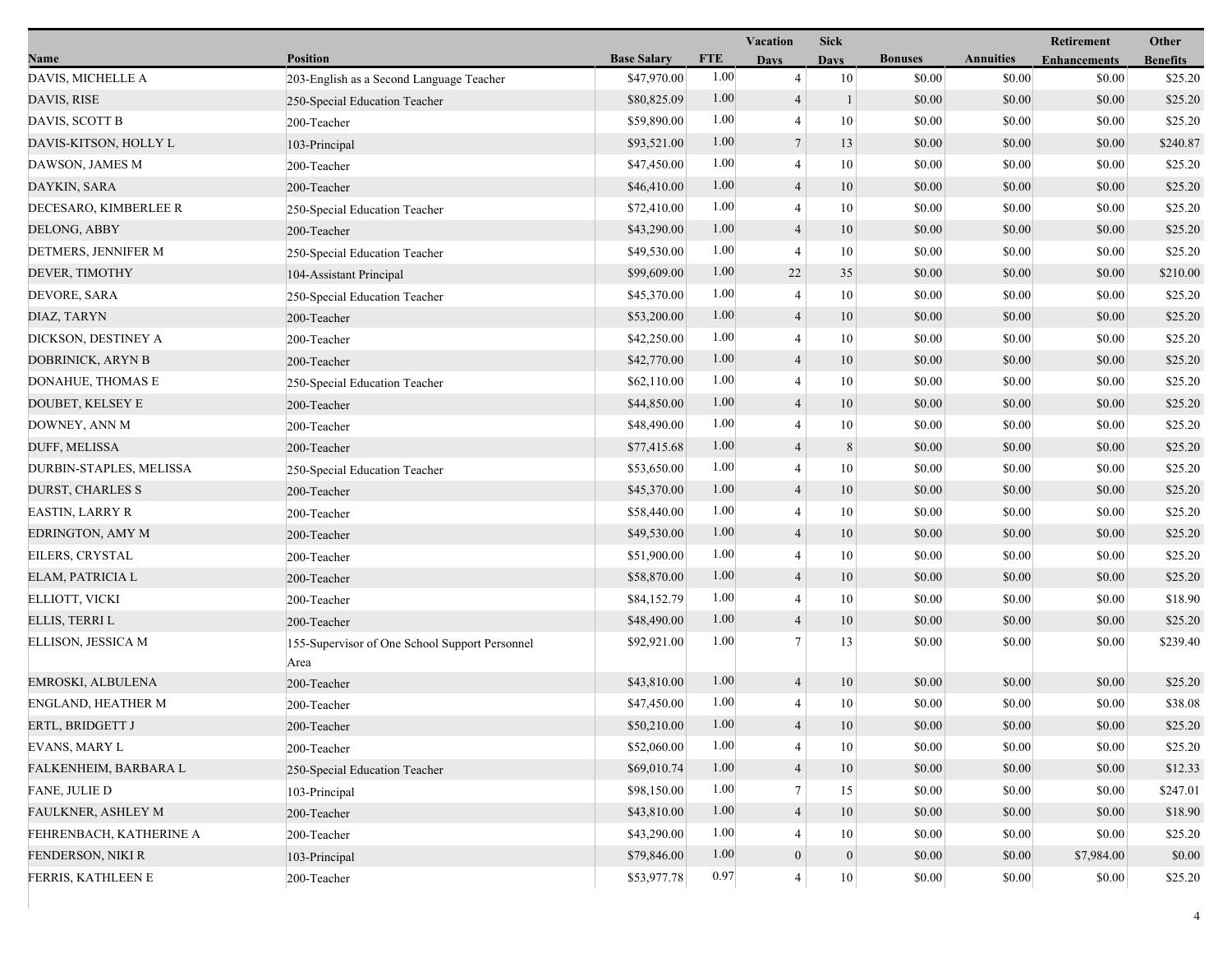|                          |                                                       |                    |            | Vacation       | <b>Sick</b> |                |                  | Retirement          | Other           |
|--------------------------|-------------------------------------------------------|--------------------|------------|----------------|-------------|----------------|------------------|---------------------|-----------------|
| Name                     | <b>Position</b>                                       | <b>Base Salary</b> | <b>FTE</b> | <b>Days</b>    | <b>Davs</b> | <b>Bonuses</b> | <b>Annuities</b> | <b>Enhancements</b> | <b>Benefits</b> |
| FINK, BRIANNA E          | 200-Teacher                                           | \$42,250.00        | 1.00       | $\overline{4}$ | 10          | \$0.00         | \$0.00           | \$0.00              | \$25.20         |
| FLAHERTY, SEAN           | 200-Teacher                                           | \$58,990.00        | 1.00       | 4              | 10          | \$0.00         | \$0.00           | \$0.00              | \$25.20         |
| FLANIGAN, DENA R         | 200-Teacher                                           | \$45,370.00        | 1.00       | $\overline{4}$ | 10          | \$0.00         | \$0.00           | \$0.00              | \$25.20         |
| FLANIGAN, JOSEPH         | 200-Teacher                                           | \$63,950.00        | 1.00       | 4              | 10          | \$0.00         | \$0.00           | \$0.00              | \$25.20         |
| FLANIGAN, MEGAN E        | 200-Teacher                                           | \$51,900.00        | 1.00       | $\overline{4}$ | 10          | \$0.00         | \$0.00           | \$0.00              | \$25.20         |
| FLEMING, KAYLA M         | 200-Teacher                                           | \$46,410.00        | 1.00       | 4              | 10          | \$0.00         | \$0.00           | \$0.00              | \$25.20         |
| FLESCH, SKYLER A         | 200-Teacher                                           | \$42,250.00        | 1.00       | $\overline{4}$ | 10          | \$0.00         | \$0.00           | \$0.00              | \$25.20         |
| FLOURNOY, JASON M        | 126-Dean of Students Teacher no admin<br>endorsement) | \$70,335.00        | 1.00       | $\overline{2}$ | 13          | \$0.00         | \$0.00           | \$0.00              | \$187.96        |
| FOLMNSBEE, JODI L        | 200-Teacher                                           | \$43,290.00        | 1.00       | $\overline{4}$ | 10          | \$0.00         | \$0.00           | \$0.00              | \$25.20         |
| FORNEAR, KATHLEEN        | 250-Special Education Teacher                         | \$55,730.00        | 1.00       | 4              | 10          | \$0.00         | \$0.00           | \$0.00              | \$25.20         |
| FOSTER, LISA M           | 250-Special Education Teacher                         | \$76,470.00        | 1.00       | 4              | 10          | \$0.00         | \$0.00           | \$0.00              | \$25.20         |
| FOUST, MOLLY REEDER      | 200-Teacher                                           | \$54,250.00        | 1.00       | 4              | 10          | \$0.00         | \$0.00           | \$0.00              | \$25.20         |
| FOWLER, GAROLD           | 200-Teacher                                           | \$53,650.00        | 1.00       | 4              | 10          | \$0.00         | \$0.00           | \$0.00              | \$25.20         |
| FRAAS, MATTHEW R         | 103-Principal                                         | \$110,561.00       | 1.00       | 19             | 15          | \$0.00         | \$0.00           | \$0.00              | \$241.50        |
| FREESE, HANNAH M         | 250-Special Education Teacher                         | \$42,250.00        | 1.00       | $\overline{4}$ | 10          | \$0.00         | \$0.00           | \$0.00              | \$25.20         |
| FREGEAU, PAUL D          | 100-District Superintendent                           | \$202,910.00       | 1.00       | 20             | 15          | \$0.00         | \$0.00           | \$0.00              | \$430.50        |
| FRIEDRICH, TRAVIS A      | 151-Assistant Special Education Director              | \$105,442.00       | 1.00       | 18             | 15          | \$0.00         | \$0.00           | \$0.00              | \$276.36        |
| FRITZGERALD, JENNIFER    | 250-Special Education Teacher                         | \$78,911.13        | 1.00       | 4              | 6           | \$0.00         | \$0.00           | \$0.00              | \$25.20         |
| FUITEN, CARYN J          | 200-Teacher                                           | \$67,950.00        | 1.00       | 4              | 10          | \$0.00         | \$0.00           | \$0.00              | \$25.20         |
| <b>FULLER, LINDSEY</b>   | 200-Teacher                                           | \$48,490.00        | 1.00       | $\overline{4}$ | 10          | \$0.00         | \$0.00           | \$0.00              | \$25.20         |
| <b>GANLEY, KATHERINE</b> | 200-Teacher                                           | \$45,370.00        | 1.00       | $\overline{4}$ | 10          | \$0.00         | \$0.00           | \$0.00              | \$25.20         |
| <b>GANLEY, RHONDA</b>    | 200-Teacher                                           | \$84,567.01        | 1.00       | 4              | 10          | \$0.00         | \$0.00           | \$0.00              | \$25.20         |
| <b>GARNER, TODD</b>      | 200-Teacher                                           | \$58,440.00        | 1.00       | 4              | 10          | \$0.00         | \$0.00           | \$0.00              | \$25.20         |
| Garrison, Sarah          | 200-Teacher                                           | \$42,770.00        | 1.00       | 4              | 10          | \$0.00         | \$0.00           | \$0.00              | \$25.20         |
| <b>GENET, NICOLE A</b>   | 200-Teacher                                           | \$46,969.84        | 1.00       | 4              | 10          | \$0.00         | \$0.00           | \$0.00              | \$25.20         |
| <b>GIBERSON, CARLA J</b> | 200-Teacher                                           | \$44,850.00        | 1.00       | 4              | 10          | \$0.00         | \$0.00           | \$0.00              | \$25.20         |
| <b>GILLIS, MACIE M</b>   | 200-Teacher                                           | \$43,810.00        | 1.00       | $\overline{4}$ | 10          | \$0.00         | \$0.00           | \$0.00              | \$18.90         |
| GILMORE, KIMBERLY        | 250-Special Education Teacher                         | \$22,148.39        | 0.51       | $\overline{2}$ | 5           | \$0.00         | \$0.00           | \$0.00              | \$8.40          |
| GOEDE, MELISSA J         | 200-Teacher                                           | \$43,290.00        | 1.00       | $\overline{4}$ | 10          | \$0.00         | \$0.00           | \$0.00              | \$25.20         |
| <b>GOODMAN, JAIME N</b>  | 200-Teacher                                           | \$48,490.00        | 1.00       |                | 10          | $\$0.00$       | $\$0.00$         | $\$0.00$            | \$25.20         |
| GOODMAN, STACY E         | 200-Teacher                                           | \$44,850.00        | 1.00       | 4              | 10          | \$0.00         | \$0.00           | \$0.00              | \$25.20         |
| <b>GOULD, TIMOTHY R</b>  | 200-Teacher                                           | \$49,700.00        | 1.00       | 4              | 10          | \$0.00         | \$0.00           | \$0.00              | \$33.60         |
| <b>GRADY, JEWEL M</b>    | 200-Teacher                                           | \$80,078.73        | 1.00       | 4              | 10          | \$0.00         | \$0.00           | \$0.00              | \$25.20         |
| <b>GREEN, GREGORY J</b>  | 200-Teacher                                           | \$54,420.00        | 1.00       |                | 10          | \$0.00         | \$0.00           | \$0.00              | \$25.20         |
| <b>GREEN, KAY V</b>      | 200-Teacher                                           | \$62,528.24        | 1.00       | 4              | 10          | \$0.00         | \$0.00           | \$0.00              | \$25.20         |
| <b>GREENE, KEVIN M</b>   | 200-Teacher                                           | \$44,330.00        | 1.00       |                | 10          | \$0.00         | \$0.00           | \$0.00              | \$25.20         |
| <b>GREENWOOD, JUDY L</b> | 250-Special Education Teacher                         | \$51,370.00        | 1.00       | $\overline{4}$ | $10\,$      | \$0.00         | \$0.00           | \$0.00              | \$25.20         |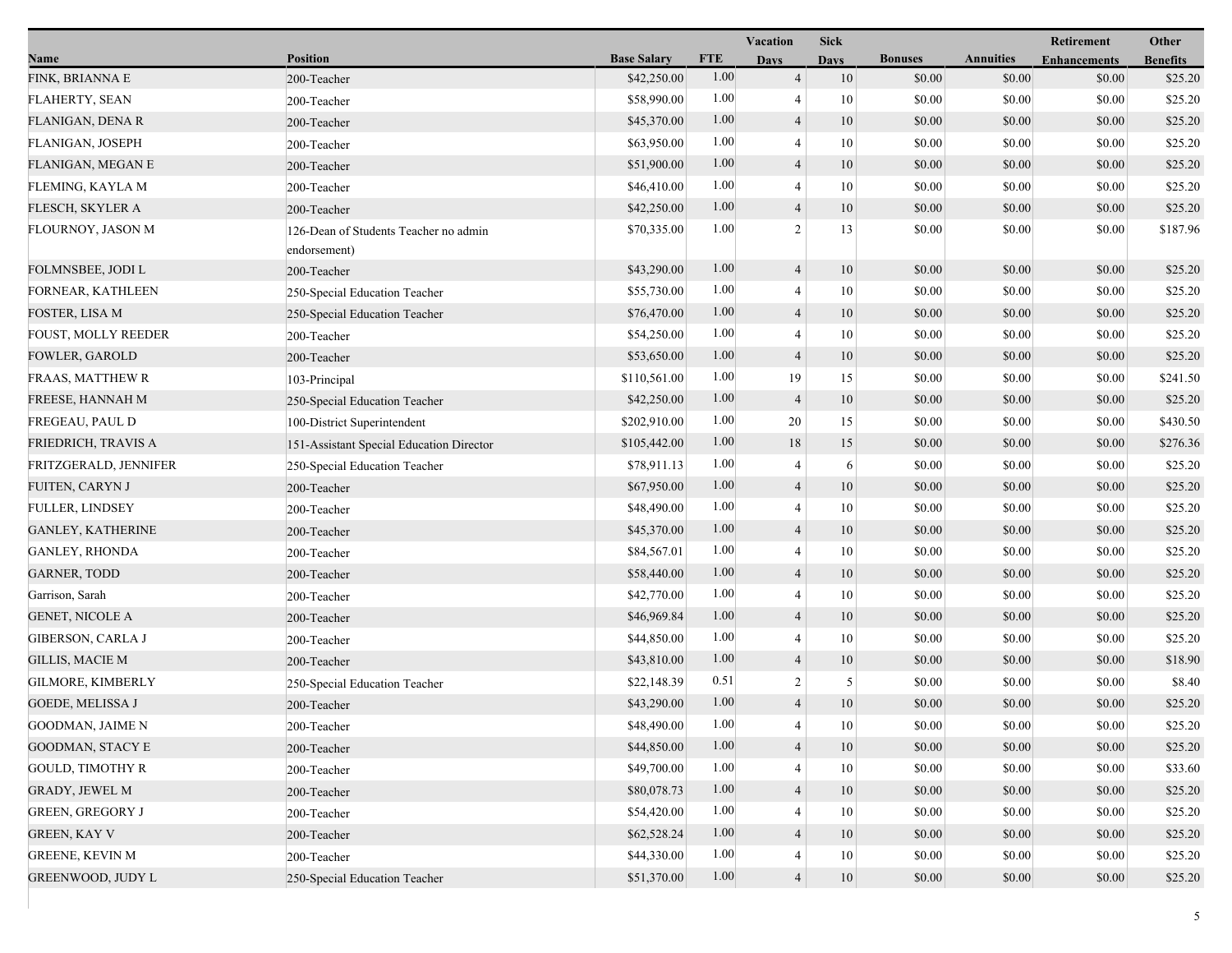|                            |                                                        |                    |            | Vacation       | <b>Sick</b>      |                |                  | Retirement          | Other           |
|----------------------------|--------------------------------------------------------|--------------------|------------|----------------|------------------|----------------|------------------|---------------------|-----------------|
| Name                       | <b>Position</b>                                        | <b>Base Salary</b> | <b>FTE</b> | <b>Days</b>    | <b>Days</b>      | <b>Bonuses</b> | <b>Annuities</b> | <b>Enhancements</b> | <b>Benefits</b> |
| <b>GREER, LESLIE A</b>     | 250-Special Education Teacher                          | \$45,890.00        | 1.00       | $\overline{4}$ | 10               | \$0.00         | \$0.00           | \$0.00              | \$25.20         |
| <b>GREMO, MATTHEW D</b>    | 200-Teacher                                            | \$43,810.00        | 1.00       | $\overline{4}$ | 10               | \$0.00         | \$0.00           | \$0.00              | \$25.20         |
| <b>GROSS, RICHARD L</b>    | 200-Teacher                                            | \$50,210.00        | 1.00       | $\overline{4}$ | 10               | \$0.00         | \$0.00           | \$0.00              | \$25.20         |
| <b>GROSSMAN, MATTHEW R</b> | 200-Teacher                                            | \$50,800.00        | 1.00       | $\overline{4}$ | 10               | \$0.00         | \$0.00           | \$0.00              | \$24.00         |
| <b>GROVES, HEATHER</b>     | 200-Teacher                                            | \$49,010.00        | 1.00       | 4              | 10               | \$0.00         | \$0.00           | \$0.00              | \$25.20         |
| <b>GRUBBS, JONI M</b>      | 200-Teacher                                            | \$53,075.00        | 1.00       | $\overline{4}$ | 10               | \$0.00         | \$0.00           | \$0.00              | \$25.20         |
| <b>GRUEN, PAULA K</b>      | 200-Teacher                                            | \$60,070.00        | 1.00       | $\overline{4}$ | 10               | \$0.00         | \$0.00           | \$0.00              | \$25.20         |
| <b>GUERNSEY, ANGELA K</b>  | 200-Teacher                                            | \$55,730.00        | 1.00       | $\overline{4}$ | 10               | \$0.00         | \$0.00           | \$0.00              | \$25.20         |
| <b>GUNTLE, ASHLEY N</b>    | 250-Special Education Teacher                          | \$47,450.00        | 1.00       | 4              | 10               | \$0.00         | \$0.00           | \$0.00              | \$25.20         |
| <b>GUTTSCHOW, LOGAN M</b>  | 200-Teacher                                            | \$42,250.00        | 1.00       | $\overline{4}$ | 10               | \$0.00         | \$0.00           | \$0.00              | \$25.20         |
| HACKMAN, JILL K            | 250-Special Education Teacher                          | \$67,950.00        | 1.00       | 4              | 10               | \$0.00         | \$0.00           | \$0.00              | \$25.20         |
| HAINLINE, KIMBERLY         | 200-Teacher                                            | \$71,830.00        | 1.00       | $\overline{4}$ | 10               | \$0.00         | \$0.00           | \$0.00              | \$25.20         |
| HALE, KEVIN R              | 200-Teacher                                            | \$66,460.00        | 1.00       | $\overline{4}$ | 10               | \$0.00         | \$0.00           | \$0.00              | \$25.20         |
| HALE, KYLIE M              | 200-Teacher                                            | \$43,810.00        | 1.00       | $\overline{4}$ | 10               | \$0.00         | \$0.00           | \$0.00              | \$25.20         |
| HALEY, CARRIE L            | 200-Teacher                                            | \$46,410.00        | 1.00       | 4              | 10               | \$0.00         | \$0.00           | \$0.00              | \$25.20         |
| HALL, BILLIE J             | 200-Teacher                                            | \$51,900.00        | 1.00       | $\overline{4}$ | 10               | \$0.00         | \$0.00           | \$0.00              | \$25.20         |
| HAN, JIHYE L               | 200-Teacher                                            | \$42,250.00        | 1.00       | 4              | 10               | \$0.00         | \$0.00           | \$0.00              | \$18.90         |
| HANNAH, CASEY M            | 200-Teacher                                            | \$51,925.00        | 1.00       | $\overline{4}$ | 10               | \$0.00         | \$0.00           | \$0.00              | \$18.90         |
| HARDING, DAVID             | 200-Teacher                                            | \$45,370.00        | 1.00       | 4              | 10               | \$0.00         | \$0.00           | \$0.00              | \$25.20         |
| HARDING, ELIZABETH         | 200-Teacher                                            | \$44,850.00        | 1.00       | $\overline{4}$ | 10               | \$0.00         | \$0.00           | \$0.00              | \$25.20         |
| HARFORD, SKYLER N          | 200-Teacher                                            | \$40,644.50        | 0.94       | 4              | 9                | \$0.00         | \$0.00           | \$0.00              | \$25.20         |
| HARMAN, REBECCA            | 200-Teacher                                            | \$54,820.00        | 1.00       | $\overline{4}$ | 10               | \$0.00         | \$0.00           | \$0.00              | \$25.20         |
| HARTZMARK, JONATHAN L      | 200-Teacher                                            | \$48,050.00        | 1.00       | 4              | 10               | \$0.00         | \$0.00           | \$0.00              | \$25.20         |
| HAUSLER, BARBARA K         | 250-Special Education Teacher                          | \$47,970.00        | 1.00       | $\overline{4}$ | 10               | \$0.00         | \$0.00           | \$0.00              | \$25.20         |
| HAWK, MATTHEW              | 250-Special Education Teacher                          | \$45,890.00        | 1.00       | 4              | 10               | \$0.00         | \$0.00           | \$0.00              | \$25.20         |
| HAWKINS, DAWN RENE         | 200-Teacher                                            | \$73,860.00        | 1.00       | $\overline{4}$ | 10               | \$0.00         | \$0.00           | \$0.00              | \$25.20         |
| HAWKSHAW, SHELBY E         | 200-Teacher                                            | \$43,810.00        | 1.00       | 4              | 10               | \$0.00         | \$0.00           | \$0.00              | \$25.20         |
| HAY, MARIANNE              | 250-Special Education Teacher                          | \$50,210.00        | 1.00       | $\overline{4}$ | 10               | \$0.00         | \$0.00           | \$0.00              | \$25.20         |
| HAYES, JUSTIN E            | 250-Special Education Teacher                          | \$43,290.00        | 1.00       | 4              | 10               | \$0.00         | \$0.00           | \$0.00              | \$25.20         |
| HAYS, TALITHA N            | 124-Dean of Students Admin (admin<br>endorsement held) | \$70,863.00        | 1.00       | 2              | 13               | \$0.00         | \$0.00           | \$0.00              | \$188.16        |
| HEARN, JESSICA J           | 200-Teacher                                            | \$48,490.00        | 1.00       | 4              | 10               | \$0.00         | \$0.00           | \$0.00              | \$25.00         |
| HECTOR, NINA F             | 200-Teacher                                            | \$54,250.00        | 1.00       | $\overline{4}$ | 10               | \$0.00         | \$0.00           | \$0.00              | \$18.90         |
| HELM, PAMELA               | 200-Teacher                                            | \$62,110.00        | 1.00       |                | 10               | \$0.00         | \$0.00           | \$0.00              | \$25.20         |
| HENSON DUNNING, PENNY I    | 200-Teacher                                            | \$50,618.17        | 1.00       | $\overline{4}$ | $\boldsymbol{0}$ | \$0.00         | \$0.00           | \$0.00              | \$25.20         |
| HENTZ, DENITA L            | 200-Teacher                                            | \$65,320.00        | 1.00       | 4              | 10               | \$0.00         | \$0.00           | \$0.00              | \$25.20         |
| HERRON, HEATHER            | 200-Teacher                                            | \$48,490.00        | 1.00       | $\overline{4}$ | 10               | \$0.00         | \$0.00           | \$0.00              | \$25.20         |
| HETTINGER, ANDREA M        | 153-Special Education Supervisor                       | \$75,311.00        | $1.00\,$   | $\overline{c}$ | $\boldsymbol{0}$ | \$0.00         | \$0.00           | \$0.00              | \$200.34        |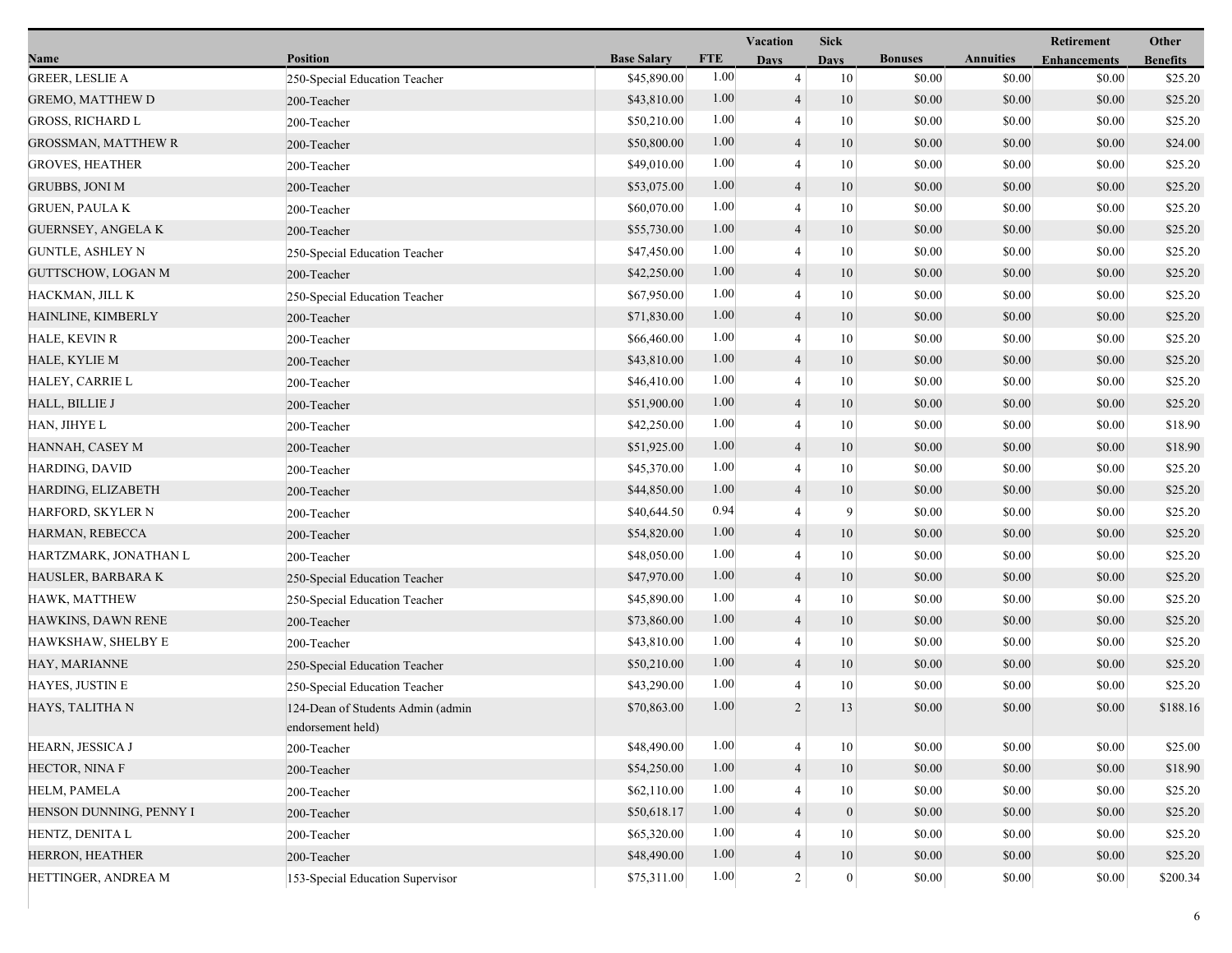|                         |                                                 |                    |            | <b>Sick</b><br>Vacation |             |                |                  | Retirement          | Other           |
|-------------------------|-------------------------------------------------|--------------------|------------|-------------------------|-------------|----------------|------------------|---------------------|-----------------|
| Name                    | <b>Position</b>                                 | <b>Base Salary</b> | <b>FTE</b> | <b>Days</b>             | <b>Days</b> | <b>Bonuses</b> | <b>Annuities</b> | <b>Enhancements</b> | <b>Benefits</b> |
| HILL, KATIE L           | 200-Teacher                                     | \$50,210.00        | 1.00       | $\overline{4}$          | 10          | \$0.00         | \$0.00           | \$0.00              | \$25.20         |
| HILL, TARA              | 250-Special Education Teacher                   | \$61,750.00        | 1.00       | $\overline{4}$          | 10          | \$0.00         | \$0.00           | \$0.00              | \$18.90         |
| HILLMAN, DEANNE SUE     | 107-General Administrator or General Supervisor | \$150,496.00       | 1.00       | 22                      | 15          | \$0.00         | \$0.00           | \$0.00              | \$392.70        |
| HILLMAN, HARL L         | 250-Special Education Teacher                   | \$20,626.56        | 0.40       | $\overline{4}$          | 10          | \$0.00         | \$0.00           | \$0.00              | \$8.40          |
| HILLMAN, HARL L         | 250-Special Education Teacher                   | \$47,702.01        | 0.36       | $\overline{4}$          | 10          | \$0.00         | \$0.00           | \$0.00              | \$16.80         |
| HODGE, ROBIN R          | 250-Special Education Teacher                   | \$21,359.72        | 0.51       | $\overline{2}$          | 5           | \$0.00         | \$0.00           | \$0.00              | \$14.70         |
| HOGUE, CARRIE M         | 103-Principal                                   | \$98,269.00        | 1.00       | $\tau$                  | 13          | \$0.00         | \$0.00           | \$0.00              | \$253.68        |
| HOLMES, LISA A          | 200-Teacher                                     | \$44,600.82        | 1.00       | $\overline{4}$          | 10          | \$0.00         | \$0.00           | \$0.00              | \$18.90         |
| HOLT, MEGAN E           | 200-Teacher                                     | \$58,870.00        | 1.00       | $\overline{4}$          | 10          | \$0.00         | \$0.00           | \$0.00              | \$25.20         |
| HONORABLE, DESIREE      | 200-Teacher                                     | \$44,831.20        | 1.00       | $\overline{4}$          | 10          | \$0.00         | \$0.00           | \$0.00              | \$25.20         |
| HOPKINS, GARY MIKE      | 200-Teacher                                     | \$85,763.26        | 1.00       | $\overline{4}$          | 10          | \$0.00         | \$0.00           | \$0.00              | \$25.20         |
| HOPKINS, JENNIFER L     | 200-Teacher                                     | \$85,763.27        | 1.00       | $\overline{4}$          | 10          | \$0.00         | \$0.00           | \$0.00              | \$25.20         |
| HORATH, KATHLEEN R      | 152-Special Education Director                  | \$142,809.00       | 1.00       | 22                      | 15          | \$0.00         | \$0.00           | \$0.00              | \$365.82        |
| HORCHEM, SARA           | 200-Teacher                                     | \$50,250.00        | 1.00       | $\overline{4}$          | 10          | \$0.00         | \$0.00           | \$0.00              | \$25.20         |
| HORN, JAMES M           | 200-Teacher                                     | \$50,210.00        | 1.00       | $\overline{4}$          | 10          | \$0.00         | \$0.00           | \$0.00              | \$25.20         |
| HOTT, SARAH E           | 200-Teacher                                     | \$43,810.00        | 1.00       | $\overline{4}$          | 10          | \$0.00         | \$0.00           | \$0.00              | \$18.90         |
| HOUCHINS, MICHELLE L    | 200-Teacher                                     | \$50,210.00        | 1.00       | $\overline{4}$          | 10          | \$0.00         | \$0.00           | \$0.00              | \$25.20         |
| HUBBARD, JILL           | 200-Teacher                                     | \$64,830.00        | 1.00       | $\overline{4}$          | 10          | \$0.00         | \$0.00           | \$0.00              | \$25.20         |
| HUDSON, KRISTA D        | 200-Teacher                                     | \$55,730.00        | 1.00       | $\overline{4}$          | 10          | \$0.00         | \$0.00           | \$0.00              | \$25.20         |
| HUEY, MICHAEL G         | 200-Teacher                                     | \$50,800.00        | 1.00       | $\overline{4}$          | 10          | \$0.00         | \$0.00           | \$0.00              | \$25.20         |
| HUFF, BRITTANY R        | 200-Teacher                                     | \$42,770.00        | 1.00       | $\overline{4}$          | 10          | \$0.00         | \$0.00           | \$0.00              | \$25.20         |
| HULL, MEGAN             | 250-Special Education Teacher                   | \$43,810.00        | 1.00       | $\overline{4}$          | 10          | \$0.00         | \$0.00           | \$0.00              | \$18.90         |
| INGRAM, CORDELL M       | 103-Principal                                   | \$148,686.00       | 1.00       | 22                      | 15          | \$0.00         | \$0.00           | \$0.00              | \$378.84        |
| JACKSON, CHERYL D       | 200-Teacher                                     | \$81,490.08        | 1.00       | $\overline{4}$          | 1           | \$0.00         | \$0.00           | \$0.00              | \$18.90         |
| JACKSON, CHRISTIAN      | 200-Teacher                                     | \$21,359.72        | 0.51       | $\overline{2}$          | 5           | \$0.00         | \$0.00           | \$0.00              | \$14.70         |
| <b>JAMES, TRESSA</b>    | 200-Teacher                                     | \$63,950.00        | 1.00       | $\overline{4}$          | 10          | \$0.00         | \$0.00           | \$0.00              | \$25.20         |
| <b>JELKS, BRANDON D</b> | 200-Teacher                                     | \$51,350.00        | 1.00       | $\overline{4}$          | 10          | \$0.00         | \$0.00           | \$0.00              | \$25.20         |
| JOHNSON, COLLEEN        | 250-Special Education Teacher                   | \$61,870.00        | 1.00       | $\overline{4}$          | 10          | \$0.00         | \$0.00           | \$0.00              | \$25.20         |
| JOHNSON, LESLIE A       | 200-Teacher                                     | \$58,870.00        | 1.00       | $\overline{4}$          | 10          | \$0.00         | \$0.00           | \$0.00              | \$25.20         |
| JOHNSON, SAMANTHA A     | 250-Special Education Teacher                   | \$42,770.00        | 1.00       | $\overline{4}$          | 10          | \$0.00         | \$0.00           | \$0.00              | \$21.00         |
| JONES, ANDREW C         | 200-Teacher                                     | \$49,150.00        | $1.00$     | 4                       | 10          | \$0.00         | \$0.00           | \$0.00              | \$24.24         |
| JONES, ANDREW T         | 200-Teacher                                     | \$45,890.00        | 1.00       | $\overline{4}$          | 10          | \$0.00         | \$0.00           | \$0.00              | \$25.20         |
| JONES, CATHALYN D       | 200-Teacher                                     | \$47,450.00        | 1.00       | $\overline{4}$          | 10          | \$0.00         | \$0.00           | \$0.00              | \$25.20         |
| JONES, KEVIN W          | 250-Special Education Teacher                   | \$53,650.00        | 1.00       | 4                       | 10          | \$0.00         | \$0.00           | \$0.00              | \$25.20         |
| JONES, NICOLE E         | 250-Special Education Teacher                   | \$58,870.00        | 1.00       | $\overline{4}$          | 10          | \$0.00         | \$0.00           | \$0.00              | \$21.00         |
| JONES, PENNY L          | 200-Teacher                                     | \$70,420.00        | 1.00       |                         | 10          | \$0.00         | \$0.00           | \$0.00              | \$25.20         |
| JONES, SARAH H          | 200-Teacher                                     | \$46,950.00        | 1.00       | $\overline{4}$          | $10\,$      | \$0.00         | \$0.00           | \$0.00              | \$25.20         |
| JONES, STEPHEN E        | 200-Teacher                                     | \$44,850.00        | 1.00       | $\overline{4}$          | $10\,$      | \$0.00         | \$0.00           | \$0.00              | \$25.20         |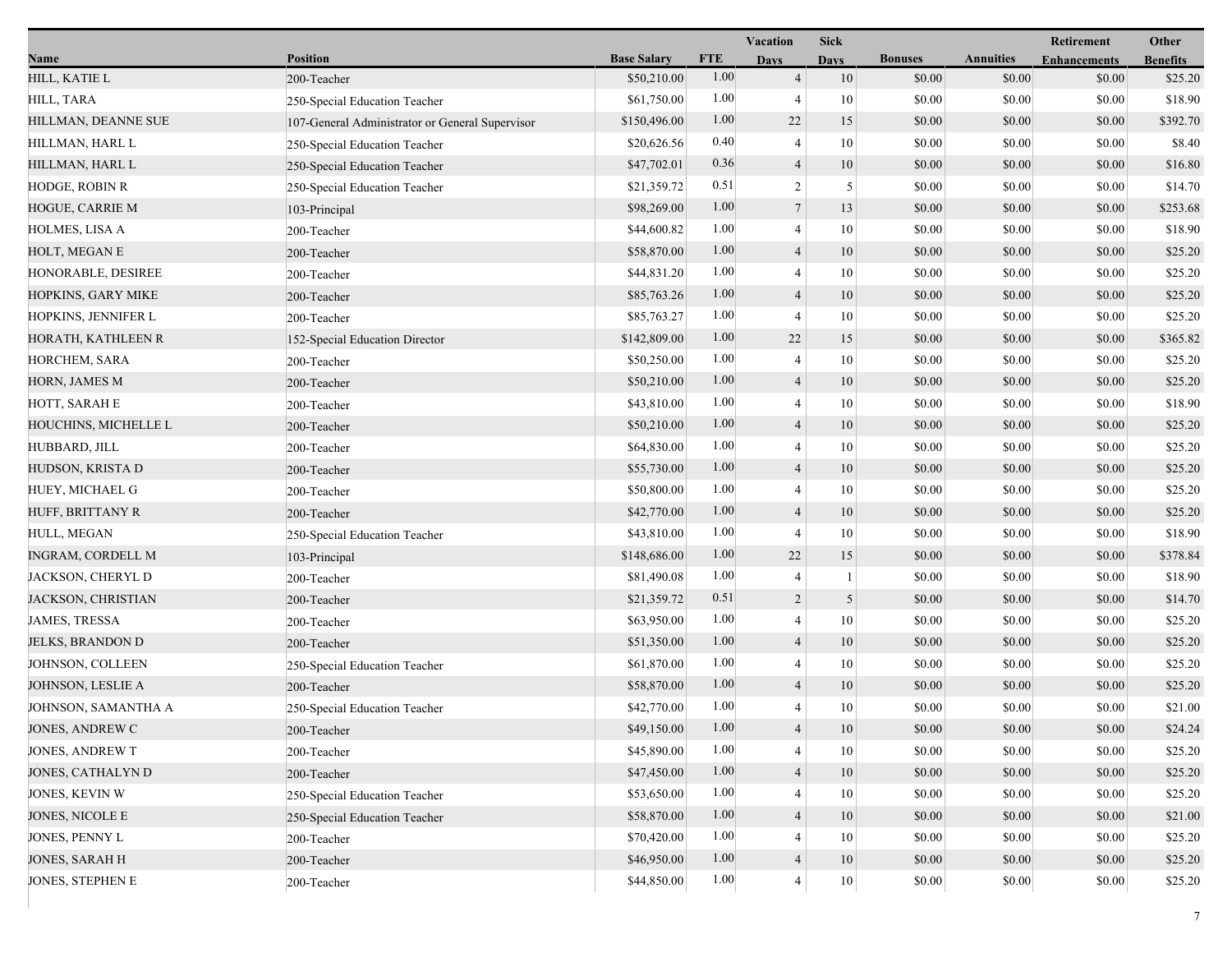|                          |                                                        |                    | Vacation   |                  | <b>Sick</b>      |                |                  | Retirement          | Other           |
|--------------------------|--------------------------------------------------------|--------------------|------------|------------------|------------------|----------------|------------------|---------------------|-----------------|
| Name                     | <b>Position</b>                                        | <b>Base Salary</b> | <b>FTE</b> | <b>Days</b>      | <b>Davs</b>      | <b>Bonuses</b> | <b>Annuities</b> | <b>Enhancements</b> | <b>Benefits</b> |
| <b>JOSTES, KATHRYN P</b> | 250-Special Education Teacher                          | \$45,890.00        | 1.00       | $\overline{4}$   | 10               | \$0.00         | \$0.00           | \$0.00              | \$25.20         |
| JOYNER, TEMETHIA T       | 200-Teacher                                            | \$49,010.00        | 1.00       | 4                | 10               | \$0.00         | \$0.00           | \$0.00              | \$25.20         |
| JUMP, AUBREY T           | 200-Teacher                                            | \$46,930.00        | 1.00       | $\overline{4}$   | 10               | \$0.00         | \$0.00           | \$0.00              | \$25.20         |
| KANE, EMILY M            | 200-Teacher                                            | \$44,330.00        | 1.00       | 4                | 10               | \$0.00         | \$0.00           | \$0.00              | \$18.90         |
| KARAKACHOS, ELIZABETH G  | 200-Teacher                                            | \$43,290.00        | 1.00       | 4                | 10               | \$0.00         | \$0.00           | \$0.00              | \$25.20         |
| KARAS, MICHAEL A         | 200-Teacher                                            | \$26,351.70        | 0.60       | 4                | 10               | \$0.00         | \$0.00           | \$0.00              | \$12.60         |
| KASZA, LINDSAY J         | 200-Teacher                                            | \$42,250.00        | 1.00       | 4                | 10               | \$0.00         | \$0.00           | \$0.00              | \$25.20         |
| KATES, TONYA S           | 200-Teacher                                            | \$45,370.00        | 1.00       | 4                | 10               | \$0.00         | \$0.00           | \$0.00              | \$25.20         |
| KAUFMAN, COURTNEY M      | 200-Teacher                                            | \$46,410.00        | 1.00       | $\overline{4}$   | 10               | \$0.00         | \$0.00           | \$0.00              | \$25.20         |
| KEATHLEY, JOSLYN R       | 200-Teacher                                            | \$45,370.00        | 1.00       | 4                | 10               | \$0.00         | \$0.00           | \$0.00              | \$25.20         |
| KEEL, SARAH L            | 250-Special Education Teacher                          | \$61,750.00        | 1.00       | 4                | 10               | \$0.00         | \$0.00           | \$0.00              | \$25.20         |
| KEIZER, CAROLYNN J       | 200-Teacher                                            | \$50,210.00        | 1.00       | 4                | 10               | \$0.00         | \$0.00           | \$0.00              | \$25.20         |
| KELLY, SARA J            | 200-Teacher                                            | \$47,970.00        | 1.00       | 4                | 10               | \$0.00         | \$0.00           | \$0.00              | \$25.20         |
| <b>KELSON, VANESSA R</b> | 200-Teacher                                            | \$47,500.00        | 1.00       | 4                | 10               | \$0.00         | \$0.00           | \$0.00              | \$25.20         |
| KENNEDY, C ROXANN        | 200-Teacher                                            | \$47,450.00        | 1.00       | $\overline{4}$   | 10               | \$0.00         | \$0.00           | \$0.00              | \$25.20         |
| <b>KENNEDY, SARA K</b>   | 200-Teacher                                            | \$44,330.00        | 1.00       | 4                | 10               | \$0.00         | \$0.00           | \$0.00              | \$25.20         |
| KENNEY, BRYAN A          | 200-Teacher                                            | \$49,150.00        | 1.00       | $\overline{4}$   | 10               | \$0.00         | \$0.00           | \$0.00              | \$25.20         |
| <b>KERN, REBECCA</b>     | 104-Assistant Principal                                | \$89,211.00        | 1.00       | 20               | 15               | \$0.00         | \$0.00           | \$0.00              | \$227.44        |
| KERNAGHAN, CHRISTY A     | 200-Teacher                                            | \$46,930.00        | 1.00       | 4                | 10               | \$0.00         | \$0.00           | \$0.00              | \$25.20         |
| KING, JEREMY D           | 200-Teacher                                            | \$49,150.00        | 1.00       | 4                | 10               | \$0.00         | \$0.00           | \$0.00              | \$25.20         |
| KIRK, COURTNEY D         | 200-Teacher                                            | \$16,650.00        | 0.49       | $\overline{4}$   | 10               | \$0.00         | \$0.00           | \$0.00              | \$10.50         |
| KIRK, COURTNEY D         | 200-Teacher                                            | \$26,640.00        | 0.51       | $\boldsymbol{0}$ | $\boldsymbol{0}$ | \$0.00         | \$0.00           | \$0.00              | \$0.00          |
| KIRKLAND, LIBBY M        | 200-Teacher                                            | \$20,634.60        | 0.49       | 4                | 10               | \$0.00         | \$0.00           | \$0.00              | \$10.50         |
| KIRKLAND, LIBBY M        | 200-Teacher                                            | \$33,015.40        | 0.51       | $\boldsymbol{0}$ | $\boldsymbol{0}$ | \$0.00         | \$0.00           | \$0.00              | \$0.00          |
| KIRKPATRICK, ANNETTE     | 200-Teacher                                            | \$90,958.11        | 1.00       | 4                |                  | \$0.00         | \$0.00           | \$0.00              | \$18.90         |
| KIRSCHNER, CHELSIE       | 200-Teacher                                            | \$44,850.00        | 1.00       | $\overline{4}$   | 10               | \$0.00         | \$0.00           | \$0.00              | \$18.90         |
| KITSON, ASHLEY B         | 200-Teacher                                            | \$44,850.00        | 1.00       | $\overline{4}$   | 10               | \$0.00         | \$0.00           | \$0.00              | \$25.20         |
| <b>KLEIN, ANDREW T</b>   | 200-Teacher                                            | \$13,949.00        | 0.32       | 4                | 10               | \$0.00         | \$0.00           | \$0.00              | \$4.20          |
| KNUPPEL, SARAH E         | 103-Principal                                          | \$103,883.00       | 1.00       | 7                | 15               | \$0.00         | \$0.00           | \$0.00              | \$265.24        |
| KOCHER, LINDSEY S        | 153-Special Education Supervisor                       | \$58,633.50        | 1.00       | $\overline{c}$   | $\boldsymbol{0}$ | \$0.00         | \$0.00           | \$0.00              | \$151.20        |
| KOERWITZ, CHRISTOPHER R  | 153-Special Education Supervisor                       | \$81,154.00        | $1.00\,$   |                  | $\overline{0}$   | \$0.00         | \$0.00           | \$0.00              | \$213.36        |
| KOETJE, RICK A           | 200-Teacher                                            | \$52,450.00        | 1.00       | 4                | 10               | \$0.00         | \$0.00           | \$0.00              | \$25.20         |
| KOSIEC, JENNY L          | 124-Dean of Students Admin (admin<br>endorsement held) | \$71,929.00        | 1.00       | $\overline{2}$   | 13               | \$0.00         | \$0.00           | \$0.00              | \$188.79        |
| KOSLOFSKI, TIMOTHY A     | 200-Teacher                                            | \$42,250.00        | 1.00       | 4                | 10               | \$0.00         | \$0.00           | \$0.00              | \$25.20         |
| <b>KRUEGER, HANNAH R</b> | 250-Special Education Teacher                          | \$46,930.00        | 1.00       | 4                | 10               | \$0.00         | \$0.00           | \$0.00              | \$25.20         |
| KRUSE, LORI L            | 250-Special Education Teacher                          | \$70,000.00        | 1.00       | 4                | 10               | \$0.00         | \$0.00           | \$0.00              | \$25.20         |
| KUNZEMAN, AMANDA S       | 200-Teacher                                            | \$44,850.00        | 1.00       | $\overline{4}$   | $10\,$           | \$0.00         | \$0.00           | \$0.00              | \$25.20         |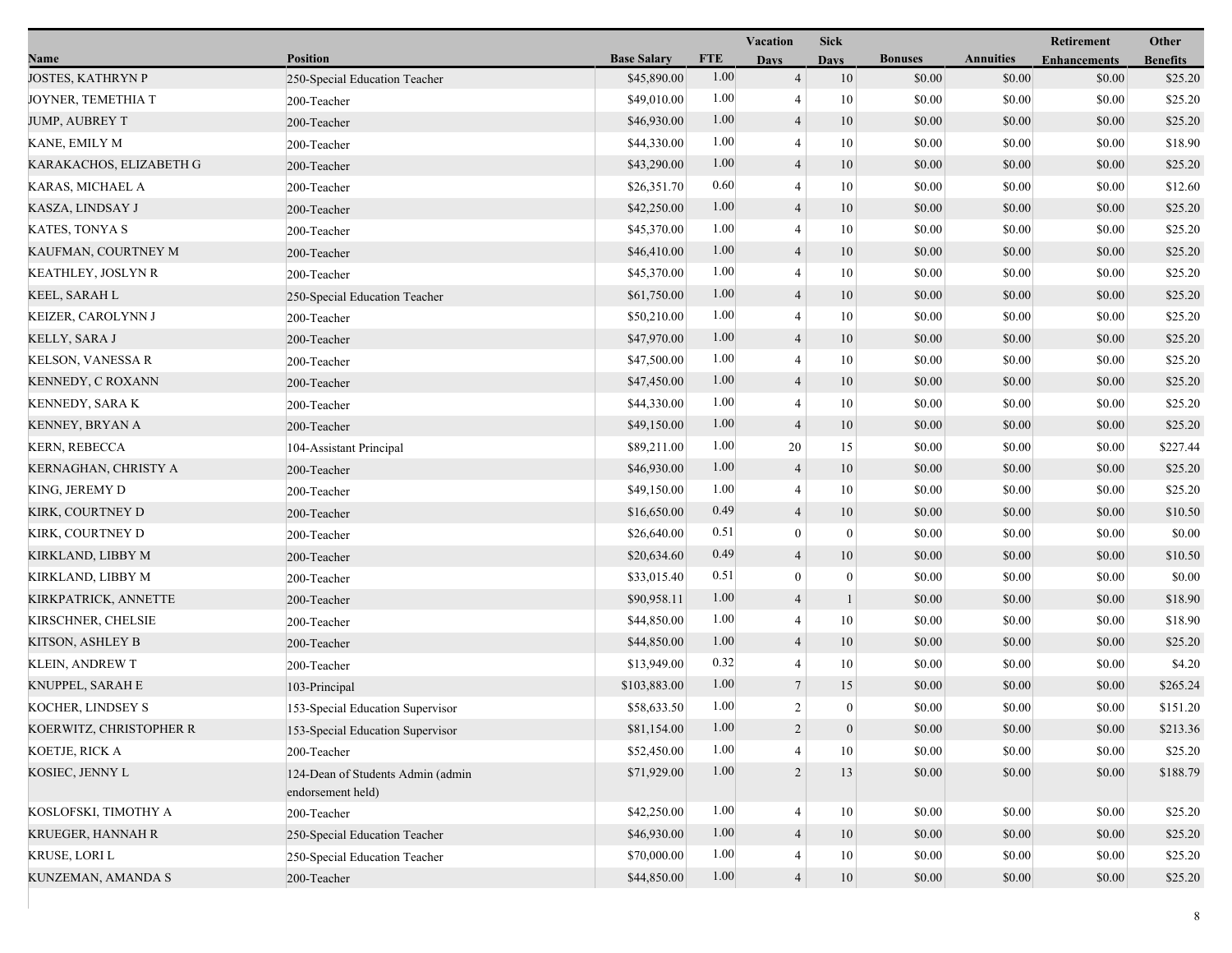|                        |                                                        |                    |            | Vacation        | <b>Sick</b>  |                |                  | Retirement          | Other           |
|------------------------|--------------------------------------------------------|--------------------|------------|-----------------|--------------|----------------|------------------|---------------------|-----------------|
| Name                   | <b>Position</b>                                        | <b>Base Salary</b> | <b>FTE</b> | <b>Days</b>     | <b>Days</b>  | <b>Bonuses</b> | <b>Annuities</b> | <b>Enhancements</b> | <b>Benefits</b> |
| KWASNY, DEBORAH J      | 200-Teacher                                            | \$72,410.00        | 1.00       | $\overline{4}$  | 10           | \$0.00         | \$0.00           | \$0.00              | \$25.20         |
| LAMB, JARED M          | 104-Assistant Principal                                | \$82,263.00        | 0.77       | $\tau$          | 13           | \$0.00         | \$0.00           | \$0.00              | \$213.99        |
| LANDACRE, LISA         | 200-Teacher                                            | \$48,490.00        | 1.00       | $\overline{4}$  | 10           | \$0.00         | \$0.00           | \$0.00              | \$25.20         |
| <b>LANKER, MERRY K</b> | 200-Teacher                                            | \$50,800.00        | 1.00       | $\overline{4}$  | 10           | \$0.00         | \$0.00           | \$0.00              | \$25.20         |
| LAWSON, ARIANNA E      | 200-Teacher                                            | \$42,250.00        | 1.00       | 4               | 10           | \$0.00         | \$0.00           | \$0.00              | \$25.20         |
| LEMANCZYK, LYNDSAY N   | 200-Teacher                                            | \$45,890.00        | 1.00       | $\overline{4}$  | 10           | \$0.00         | \$0.00           | \$0.00              | \$25.20         |
| LEO, STUART M          | 200-Teacher                                            | \$51,925.00        | 1.00       | $\overline{4}$  | 10           | \$0.00         | \$0.00           | \$0.00              | \$25.20         |
| LIBBEY, KATHERYN       | 200-Teacher                                            | \$43,506.94        | 0.97       | $\overline{4}$  | 10           | \$0.00         | \$0.00           | \$0.00              | \$25.20         |
| LINDSEY, CURTISS T     | 124-Dean of Students Admin (admin<br>endorsement held) | \$72,468.00        | 1.00       | $\overline{2}$  | 13           | \$0.00         | \$0.00           | \$0.00              | \$197.40        |
| LIPA, JOSHUA           | 200-Teacher                                            | \$42,250.00        | 1.00       | $\overline{4}$  | 10           | \$0.00         | \$0.00           | \$0.00              | \$25.20         |
| LIPE, CHRISTINA M      | 250-Special Education Teacher                          | \$61,750.00        | 1.00       | 4               | 10           | \$0.00         | \$0.00           | \$0.00              | \$18.90         |
| LOFLAND, ASHLEY        | 200-Teacher                                            | \$55,990.00        | 1.00       | $\overline{4}$  | 10           | \$0.00         | \$0.00           | \$0.00              | \$25.20         |
| LONG, NICOLE R         | 200-Teacher                                            | \$52,450.00        | 1.00       | 4               | 10           | \$0.00         | \$0.00           | \$0.00              | \$25.20         |
| LONG, SONYA L          | 200-Teacher                                            | \$87,121.50        | 1.00       | $\overline{4}$  | 10           | \$0.00         | \$0.00           | \$0.00              | \$18.90         |
| LONG, STACEY M         | 200-Teacher                                            | \$48,600.00        | 1.00       | 4               | 10           | \$0.00         | \$0.00           | \$0.00              | \$25.20         |
| LOPEZ, MARIA           | 153-Special Education Supervisor                       | \$82,376.00        | 1.00       | $\overline{2}$  | $\mathbf{0}$ | \$0.00         | \$0.00           | \$0.00              | \$213.99        |
| LOPEZ, SHARON          | 200-Teacher                                            | \$68,060.00        | 1.00       | 4               | 10           | \$0.00         | \$0.00           | \$0.00              | \$25.20         |
| LOURASH, AUTUMN L      | 200-Teacher                                            | \$42,045.64        | 1.00       | $\overline{4}$  | 10           | \$0.00         | \$0.00           | \$0.00              | \$25.20         |
| LOWE, CHRISTINE L      | 200-Teacher                                            | \$46,216.63        | 1.00       | $\overline{4}$  | 10           | \$0.00         | \$0.00           | \$0.00              | \$25.20         |
| LOZANO, BOBBIE JO      | 250-Special Education Teacher                          | \$57,090.00        | 1.00       | $\overline{4}$  | 10           | \$0.00         | \$0.00           | \$0.00              | \$25.20         |
| LUCAS, DESTANY D       | 200-Teacher                                            | \$48,672.14        | 1.00       | 4               | 10           | \$0.00         | \$0.00           | \$0.00              | \$25.20         |
| LUERAS, TARA R         | 200-Teacher                                            | \$42,250.00        | 1.00       | 4               | 10           | \$0.00         | \$0.00           | \$0.00              | \$25.20         |
| LUTTRELL, KRISTINA L   | 250-Special Education Teacher                          | \$43,290.00        | 1.00       | $\overline{4}$  | 10           | \$0.00         | \$0.00           | \$0.00              | \$25.20         |
| LYBARGER, HANNAH R     | 200-Teacher                                            | \$50,800.00        | 1.00       | $\overline{4}$  | 10           | \$0.00         | \$0.00           | \$0.00              | \$25.20         |
| LYBARGER, RONALD       | 200-Teacher                                            | \$54,250.00        | 1.00       | $\overline{4}$  | 10           | \$0.00         | \$0.00           | \$0.00              | \$25.20         |
| LYNCH, DANIEL J        | 103-Principal                                          | \$108,817.00       | 1.00       | $7\phantom{.0}$ | 15           | \$0.00         | \$0.00           | \$0.00              | \$275.52        |
| LYONS, CRYSTAL S       | 200-Teacher                                            | \$42,250.00        | 1.00       | 4               | 10           | \$0.00         | \$0.00           | \$0.00              | \$25.20         |
| MABRY, CAMERON K       | 250-Special Education Teacher                          | \$11,044.44        | 0.22       | $\overline{4}$  | 10           | \$0.00         | \$0.00           | \$0.00              | \$4.20          |
| MACKEY, SUELLEN H      | 200-Teacher                                            | \$73,080.00        | 1.00       | $\overline{4}$  | 10           | \$0.00         | \$0.00           | \$0.00              | \$25.20         |
| MAGGIO, AILEEN M       | 153-Special Education Supervisor                       | \$77,596.00        | 1.00       | $\tau$          | 13           | \$0.00         | \$0.00           | \$0.00              | \$201.39        |
| MAISEL, DANA           | 250-Special Education Teacher                          | \$56,572.83        | 1.00       | 4               | 10           | \$0.00         | \$0.00           | \$0.00              | \$25.20         |
| <b>MAJOR, ASHLEY</b>   | 200-Teacher                                            | \$45,890.00        | 1.00       | $\overline{4}$  | 10           | \$0.00         | \$0.00           | \$0.00              | \$25.20         |
| MAJOR, LORRAINE C      | 200-Teacher                                            | \$48,490.00        | 1.00       |                 | 10           | \$0.00         | \$0.00           | \$0.00              | \$25.20         |
| MANDRELL, AMANDA A     | 200-Teacher                                            | \$42,770.00        | 1.00       | 4               | 10           | \$0.00         | \$0.00           | \$0.00              | \$25.20         |
| MANN, ANGELA F         | 250-Special Education Teacher                          | \$52,060.00        | 1.00       |                 | 10           | \$0.00         | \$0.00           | \$0.00              | \$25.20         |
| MANN, CASSANDRA N      | 200-Teacher                                            | \$44,330.00        | 1.00       | 4               | 10           | \$0.00         | \$0.00           | \$0.00              | \$25.20         |
| MANNIX, CHARITY        | 200-Teacher                                            | \$43,810.00        | $1.00\,$   | 4               | $10\,$       | \$0.00         | \$0.00           | \$0.00              | \$25.20         |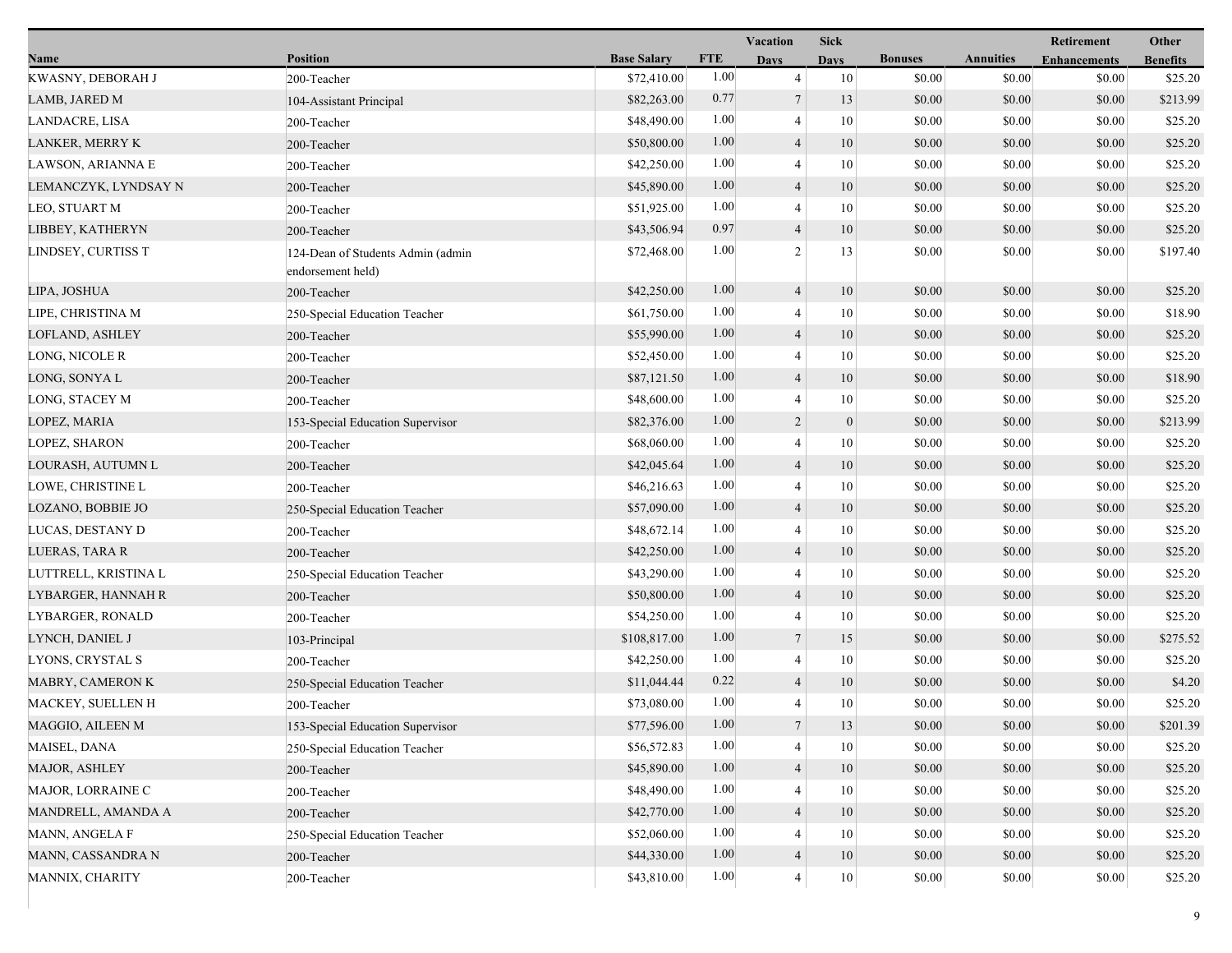|                         |                                                 |                    |            | Vacation       | <b>Sick</b>      |                |                  | Retirement          | Other           |
|-------------------------|-------------------------------------------------|--------------------|------------|----------------|------------------|----------------|------------------|---------------------|-----------------|
| Name                    | <b>Position</b>                                 | <b>Base Salary</b> | <b>FTE</b> | <b>Days</b>    | <b>Days</b>      | <b>Bonuses</b> | <b>Annuities</b> | <b>Enhancements</b> | <b>Benefits</b> |
| MANNLEIN, OLIVIA M      | 200-Teacher                                     | \$45,890.00        | 1.00       | $\overline{4}$ | 10               | \$0.00         | \$0.00           | \$0.00              | \$25.20         |
| <b>MANSUR, ANTHONY</b>  | 103-Principal                                   | \$90,906.00        | 1.00       | $\overline{7}$ | 13               | \$0.00         | \$0.00           | \$0.00              | \$199.50        |
| MAPLE, JACOB            | 200-Teacher                                     | \$45,890.00        | 1.00       | $\overline{4}$ | 10               | \$0.00         | \$0.00           | \$0.00              | \$21.88         |
| MARCELLO, LACY K        | 200-Teacher                                     | \$42,250.00        | 1.00       | 4              | 10               | \$0.00         | \$0.00           | \$0.00              | \$25.20         |
| MARINO, JOHN            | 107-General Administrator or General Supervisor | \$65,561.22        | 0.54       | 10             | 8                | \$0.00         | \$0.00           | \$0.00              | \$204.99        |
| MARSCHNER, DONOVAN D    | 200-Teacher                                     | \$46,410.00        | 1.00       | 4              | 10               | \$0.00         | \$0.00           | \$0.00              | \$25.20         |
| MARTINS, KARLA S        | 250-Special Education Teacher                   | \$90,338.45        | 1.00       | $\overline{4}$ | 10               | \$0.00         | \$0.00           | \$0.00              | \$18.90         |
| MASSEY, BECCA           | 250-Special Education Teacher                   | \$71,200.00        | 1.00       | 4              | 10               | \$0.00         | \$0.00           | \$0.00              | \$25.20         |
| <b>MATHIESON, ANN S</b> | 103-Principal                                   | \$100,461.00       | 1.00       | $\tau$         | 13               | \$0.00         | \$0.00           | \$0.00              | \$265.24        |
| MATHIESON, TUCKER S     | 200-Teacher                                     | \$44,750.00        | 1.00       | 4              | 10               | \$0.00         | \$0.00           | \$0.00              | \$25.20         |
| MAYES, APRYL K          | 200-Teacher                                     | \$57,000.00        | 1.00       | $\overline{4}$ | 10               | \$0.00         | \$0.00           | \$0.00              | \$25.20         |
| MCCOSKEY, KAREN MARIE   | 200-Teacher                                     | \$90,972.48        | 1.00       | 4              | $10\,$           | \$0.00         | \$0.00           | \$0.00              | \$18.90         |
| MCCOY, DEVIN            | 250-Special Education Teacher                   | \$21,359.72        | 0.51       | $\overline{2}$ | 5                | \$0.00         | \$0.00           | \$0.00              | \$14.70         |
| MCCOY, LORI B           | 153-Special Education Supervisor                | \$77,018.00        | 1.00       | 2              | $\boldsymbol{0}$ | \$0.00         | \$0.00           | \$0.00              | \$201.18        |
| MCFADIN, KAREN A        | 200-Teacher                                     | \$48,490.00        | 1.00       | $\overline{4}$ | 10               | \$0.00         | \$0.00           | \$0.00              | \$25.20         |
| MCKENZIE, GLENNA        | 200-Teacher                                     | \$50,800.00        | 1.00       | 4              | 10               | \$0.00         | \$0.00           | \$0.00              | \$25.20         |
| MCMILLAN, SETH M        | 200-Teacher                                     | \$43,810.00        | 1.00       | 4              | 10               | \$0.00         | \$0.00           | \$0.00              | \$25.20         |
| MCNAIR, JAMES I         | 200-Teacher                                     | \$42,770.00        | 1.00       | $\overline{4}$ | 10               | \$0.00         | \$0.00           | \$0.00              | \$25.20         |
| MEADOR, KAMRA J         | 104-Assistant Principal                         | \$78,526.00        | 1.00       | 2              | 13               | \$0.00         | \$0.00           | \$0.00              | \$215.04        |
| MEHR, ANGELINE E        | 200-Teacher                                     | \$51,350.00        | 1.00       | 4              | 10               | \$0.00         | \$0.00           | \$0.00              | \$25.20         |
| MEIER, JESSICA H        | 200-Teacher                                     | \$47,500.00        | 1.00       | $\overline{4}$ | 10               | \$0.00         | \$0.00           | \$0.00              | \$25.20         |
| MEINDERS, TESSA         | 200-Teacher                                     | \$44,850.00        | 1.00       | 4              | 10               | \$0.00         | \$0.00           | \$0.00              | \$25.20         |
| <b>MEIS, STEPHANIE</b>  | 200-Teacher                                     | \$45,890.00        | 1.00       | 4              | 10               | \$0.00         | \$0.00           | \$0.00              | \$25.20         |
| MICHENER, KANDICE J     | 200-Teacher                                     | \$42,250.00        | 1.00       | 4              | 10               | \$0.00         | \$0.00           | \$0.00              | \$25.20         |
| MILLER, ERIN M          | 200-Teacher                                     | \$53,650.00        | 1.00       | 4              | 10               | \$0.00         | \$0.00           | \$0.00              | \$25.20         |
| MILLER, KIMBERLY A      | 200-Teacher                                     | \$67,950.00        | 1.00       | 4              | 10               | \$0.00         | \$0.00           | \$0.00              | \$25.20         |
| MILLER, MOLLY E         | 250-Special Education Teacher                   | \$65,910.00        | 1.00       | $\overline{4}$ | 10               | \$0.00         | \$0.00           | \$0.00              | \$25.20         |
| MILLER, PEGGY A         | 200-Teacher                                     | \$59,450.00        | 1.00       | 4              | 10               | \$0.00         | \$0.00           | \$0.00              | \$25.20         |
| Miller, TAYLOR A        | 200-Teacher                                     | \$42,770.00        | 1.00       | 4              | 10               | \$0.00         | \$0.00           | \$0.00              | \$18.90         |
| MILLER, THOMAS P        | 200-Teacher                                     | \$54,250.00        | 1.00       | 4              | 10               | \$0.00         | \$0.00           | \$0.00              | \$25.20         |
| MILLER, TIFFANY N       | 200-Teacher                                     | \$22,901.67        | 0.51       | 2              | $\overline{5}$   | \$0.00         | \$0.00           | \$0.00              | \$14.70         |
| MILLER, WILLIAM W       | 200-Teacher                                     | \$48,600.00        | 1.00       | 4              | 10               | \$0.00         | \$0.00           | \$0.00              | \$25.20         |
| MILLS, SAMUEL J         | 200-Teacher                                     | \$52,450.00        | 1.00       | $\overline{4}$ | 10               | \$0.00         | \$0.00           | \$0.00              | \$25.20         |
| MILLS, TARIN C          | 200-Teacher                                     | \$54,099.31        | 1.00       |                | 10               | \$0.00         | \$0.00           | \$0.00              | \$25.20         |
| MINOR, YOLANDA R        | 250-Special Education Teacher                   | \$9,653.85         | 0.24       | 4              | 10               | \$0.00         | \$0.00           | \$0.00              | \$6.30          |
| MOODY, ALEX M           | 250-Special Education Teacher                   | \$45,850.00        | 1.00       |                | 10               | \$0.00         | \$0.00           | \$0.00              | \$25.20         |
| MOORE, JEREMY           | 200-Teacher                                     | \$54,420.00        | 1.00       | 4              | 10               | \$0.00         | \$0.00           | \$0.00              | \$25.20         |
| MOORE, KAREN R          | 200-Teacher                                     | \$52,060.00        | 1.00       | 4              | $10\,$           | \$0.00         | \$0.00           | \$0.00              | \$25.20         |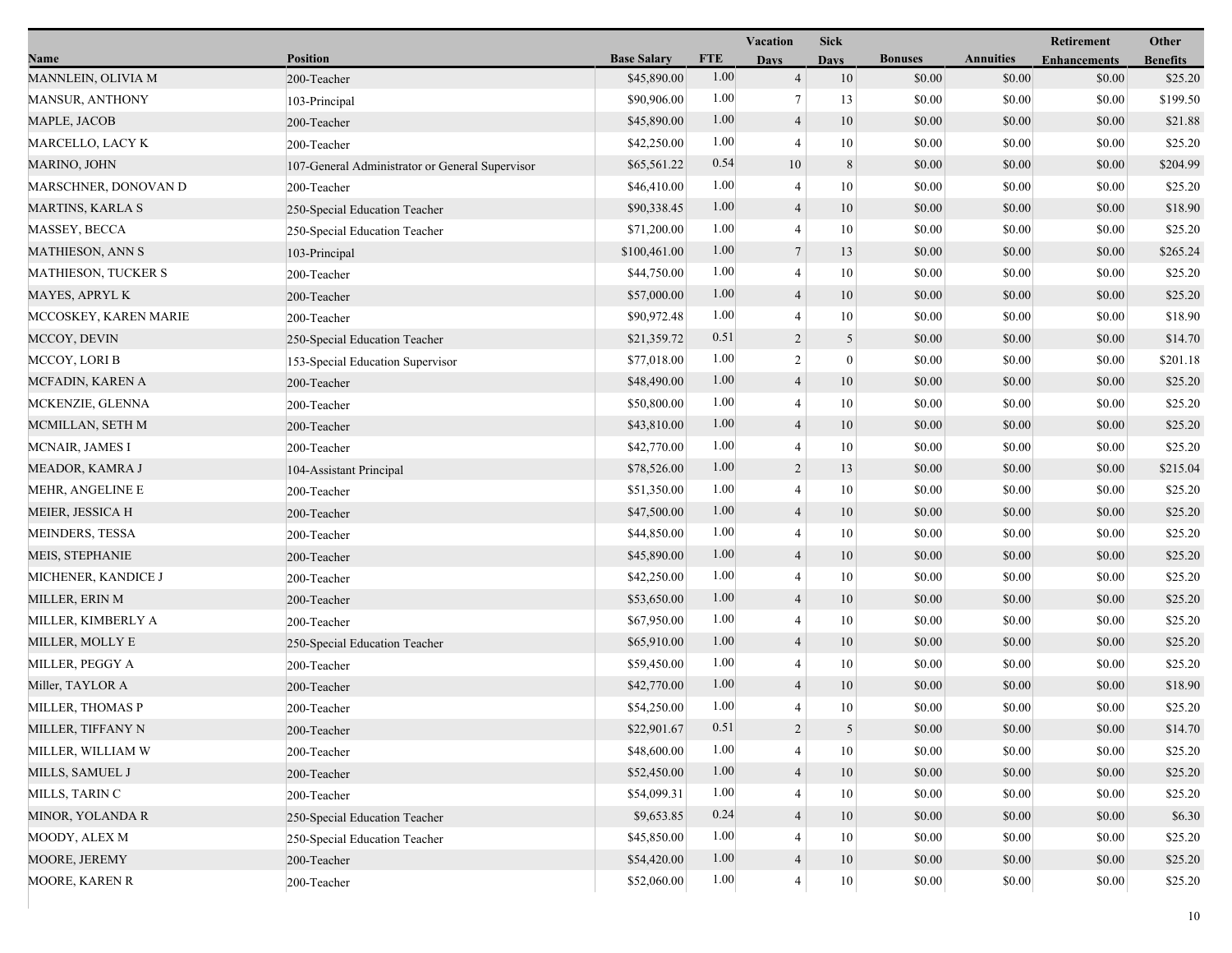|                           |                                                       |                    |            | Vacation       | <b>Sick</b>      |                |                  | Retirement          | Other           |
|---------------------------|-------------------------------------------------------|--------------------|------------|----------------|------------------|----------------|------------------|---------------------|-----------------|
| Name                      | <b>Position</b>                                       | <b>Base Salary</b> | <b>FTE</b> | <b>Days</b>    | <b>Days</b>      | <b>Bonuses</b> | <b>Annuities</b> | <b>Enhancements</b> | <b>Benefits</b> |
| MOORE, KATHERINE S        | 200-Teacher                                           | \$57,720.00        | 1.00       | $\overline{4}$ | 10               | \$0.00         | \$0.00           | \$0.00              | \$25.20         |
| MOORE, MARGRET R          | 200-Teacher                                           | \$42,250.00        | 1.00       | 4              | 10               | \$0.00         | \$0.00           | \$0.00              | \$25.20         |
| MOORE-HINTON, HEATHER D   | 200-Teacher                                           | \$55,990.00        | 1.00       | $\overline{4}$ | 10               | \$0.00         | \$0.00           | \$0.00              | \$25.20         |
| MOOTREY, TARIKA M         | 200-Teacher                                           | \$44,850.00        | 1.00       | 4              | 10               | \$0.00         | \$0.00           | \$0.00              | \$25.20         |
| MORAN, BRITTNEY           | 250-Special Education Teacher                         | \$44,850.00        | 1.00       | $\overline{4}$ | 10               | \$0.00         | \$0.00           | \$0.00              | \$25.20         |
| MORGAN, RYAN N            | 200-Teacher                                           | \$43,810.00        | 1.00       | 4              | 10               | \$0.00         | \$0.00           | \$0.00              | \$25.20         |
| MORRIS, ALICIA R          | 200-Teacher                                           | \$43,290.00        | 1.00       | 4              | 10               | \$0.00         | \$0.00           | \$0.00              | \$25.20         |
| MORRISON, EMMA C          | 200-Teacher                                           | \$43,810.00        | 1.00       | 4              | 10               | \$0.00         | \$0.00           | \$0.00              | \$25.20         |
| <b>MORRISON, KELLEY R</b> | 103-Principal                                         | \$97,102.00        | 1.00       | $\tau$         | 15               | \$0.00         | \$0.00           | \$0.00              | \$244.80        |
| MORROW, JENNIFER E        | 200-Teacher                                           | \$48,600.00        | 1.00       | 4              | 10               | \$0.00         | \$0.00           | \$0.00              | \$25.20         |
| MORTHLAND, MADELINE L     | 250-Special Education Teacher                         | \$43,290.00        | 1.00       | 4              | 10               | \$0.00         | \$0.00           | \$0.00              | \$25.20         |
| MOWER, JULIE E            | 200-Teacher                                           | \$51,350.00        | 1.00       | 4              | 10               | \$0.00         | \$0.00           | \$0.00              | \$25.20         |
| MULLINIX, KRISTI          | 104-Assistant Principal                               | \$82,305.00        | 1.00       | $\overline{c}$ | 13               | \$0.00         | \$0.00           | \$0.00              | \$208.37        |
| MUNOS, GERRI L            | 250-Special Education Teacher                         | \$90,338.45        | 1.00       | 4              | $\boldsymbol{0}$ | \$0.00         | \$0.00           | \$0.00              | \$18.90         |
| NAVE, SARA                | 200-Teacher                                           | \$46,410.00        | 1.00       | $\overline{4}$ | 10               | \$0.00         | \$0.00           | \$0.00              | \$25.20         |
| NEAL, AMY L               | 200-Teacher                                           | \$55,520.00        | 1.00       | 4              | 10               | \$0.00         | \$0.00           | \$0.00              | \$25.20         |
| NEELEY, TISHA A           | 200-Teacher                                           | \$60,070.00        | 1.00       | 4              | 10               | \$0.00         | \$0.00           | \$0.00              | \$25.20         |
| NEILSON-PARKS, JENNIFER L | 200-Teacher                                           | \$60,610.00        | 1.00       | 4              | 10               | \$0.00         | \$0.00           | \$0.00              | \$25.20         |
| NEWBON, ERIC L            | 126-Dean of Students Teacher no admin<br>endorsement) | \$70,335.00        | 1.00       | 2              | 13               | \$0.00         | \$0.00           | \$0.00              | \$183.59        |
| NICHOLLS, HILDA A         | 200-Teacher                                           | \$51,350.00        | 1.00       | 4              | 10               | \$0.00         | \$0.00           | \$0.00              | \$25.20         |
| NIEBRUGGE, JESSICA R      | 200-Teacher                                           | \$54,820.00        | 1.00       | $\overline{4}$ | 10               | \$0.00         | \$0.00           | \$0.00              | \$18.90         |
| NIESMAN, SUSAN D          | 250-Special Education Teacher                         | \$90,501.79        | 1.00       | 4              | 10               | \$0.00         | \$0.00           | \$0.00              | \$18.90         |
| NISBET, DOROTHY ANN       | 250-Special Education Teacher                         | \$68,290.00        | 1.00       | 4              | 10               | \$0.00         | \$0.00           | \$0.00              | \$25.20         |
| NIXON, MICHELLE D         | 250-Special Education Teacher                         | \$52,500.00        | 1.00       | 4              | 10               | \$0.00         | \$0.00           | \$0.00              | \$25.20         |
| NOEL, MEGAN L             | 200-Teacher                                           | \$46,930.00        | 1.00       | 4              | 10               | \$0.00         | \$0.00           | \$0.00              | \$25.20         |
| NORSEN, MORGAN R          | 200-Teacher                                           | \$43,290.00        | 1.00       | 4              | 10               | \$0.00         | \$0.00           | \$0.00              | \$25.20         |
| NOVAK, REBEKAH            | 250-Special Education Teacher                         | \$47,450.00        | 1.00       | $\overline{4}$ | 10               | \$0.00         | \$0.00           | \$0.00              | \$25.20         |
| ODLE, COURTNEY L          | 200-Teacher                                           | \$45,850.00        | 1.00       | 4              | 10               | \$0.00         | \$0.00           | \$0.00              | \$25.20         |
| OLSON, THAD E             | 200-Teacher                                           | \$53,200.00        | 1.00       | 4              | 10               | \$0.00         | \$0.00           | \$0.00              | \$25.20         |
| ORR, DIANE T              | 200-Teacher                                           | \$53,075.00        | 1.00       |                | 10               | $\$0.00$       | $\$0.00$         | $\$0.00$            | \$25.20         |
| PACQUER, EDWARD           | 200-Teacher                                           | \$42,250.00        | 1.00       | $\overline{4}$ | 10               | \$0.00         | \$0.00           | \$0.00              | \$25.20         |
| PAGE, JOBETH K            | 200-Teacher                                           | \$53,650.00        | 1.00       | 4              | 10               | \$0.00         | \$0.00           | \$0.00              | \$25.20         |
| PALMER, BRETT W           | 200-Teacher                                           | \$42,770.00        | 1.00       | 4              | 10               | \$0.00         | \$0.00           | \$0.00              | \$25.20         |
| PALS, JASON R             | 250-Special Education Teacher                         | \$66,067.87        | 1.00       |                | 10               | \$0.00         | \$0.00           | \$0.00              | \$25.20         |
| PARK, SHEREE              | 200-Teacher                                           | \$60,610.00        | 1.00       | 4              | 10               | \$0.00         | \$0.00           | \$0.00              | \$25.20         |
| PARKS, APRIL M            | 250-Special Education Teacher                         | \$65,910.00        | 1.00       |                | 10               | \$0.00         | \$0.00           | \$0.00              | \$25.20         |
| PATTERSON, PAULA          | 200-Teacher                                           | \$60,610.00        | 1.00       | $\overline{4}$ | $10\,$           | \$0.00         | \$0.00           | \$0.00              | \$25.20         |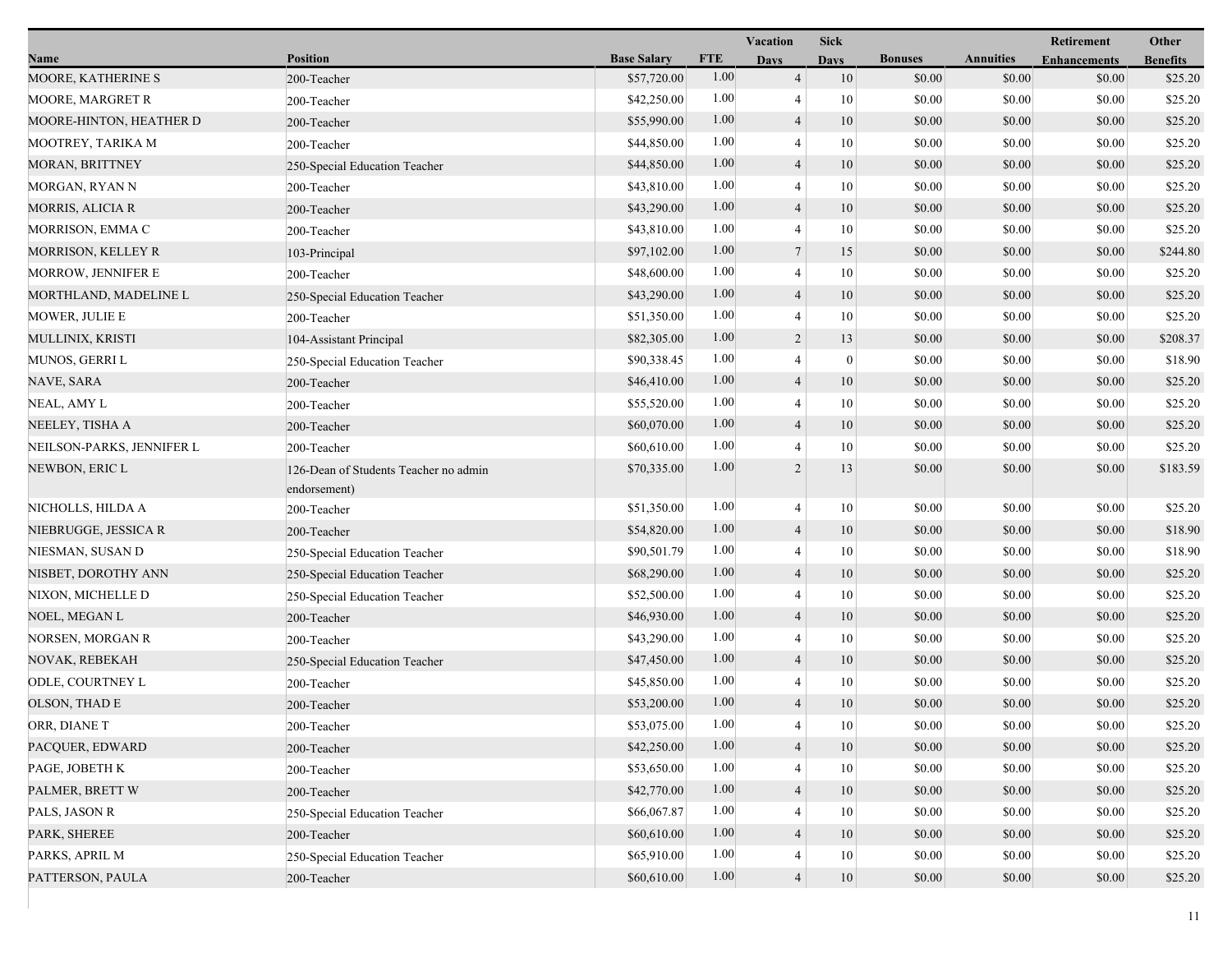|                            |                                                                    |                    |            | Vacation       | <b>Sick</b> |                |                  | Retirement          | Other           |
|----------------------------|--------------------------------------------------------------------|--------------------|------------|----------------|-------------|----------------|------------------|---------------------|-----------------|
| Name                       | <b>Position</b>                                                    | <b>Base Salary</b> | <b>FTE</b> | <b>Days</b>    | Davs        | <b>Bonuses</b> | <b>Annuities</b> | <b>Enhancements</b> | <b>Benefits</b> |
| PAULSON, BLAIR E           | 200-Teacher                                                        | \$42,770.00        | 1.00       | $\overline{4}$ | 10          | \$0.00         | \$0.00           | \$0.00              | \$25.20         |
| PAULSON, PATRICIA L        | 200-Teacher                                                        | \$67,950.00        | 1.00       | $\overline{4}$ | 10          | \$0.00         | \$0.00           | \$0.00              | \$25.20         |
| PECKERT, HOLLIE R          | 200-Teacher                                                        | \$50,210.00        | 1.00       | $\overline{4}$ | 10          | \$0.00         | \$0.00           | \$0.00              | \$25.20         |
| PERKINS, KIRSTEN R         | 200-Teacher                                                        | \$49,150.00        | 1.00       | $\overline{4}$ | 10          | \$0.00         | \$0.00           | \$0.00              | \$18.90         |
| PETERS, DANIEL J           | 200-Teacher                                                        | \$43,290.00        | 1.00       | $\overline{4}$ | 10          | \$0.00         | \$0.00           | \$0.00              | \$25.20         |
| PETITT, KRYSTINA ANN MEYER | 127-Head of Gen Ed (Department chair no admin<br>endorsement held) | \$53,650.00        | 1.00       | $\overline{4}$ | 10          | \$0.00         | \$0.00           | \$0.00              | \$25.20         |
| PETRIE, ASHLEY S           | 200-Teacher                                                        | \$46,410.00        | 1.00       | $\overline{4}$ | 10          | \$0.00         | \$0.00           | \$0.00              | \$25.20         |
| PETRO, APRIL               | 250-Special Education Teacher                                      | \$49,010.00        | 1.00       | $\overline{4}$ | 10          | \$0.00         | \$0.00           | \$0.00              | \$25.20         |
| PHILLIPS, BRANDON W        | 200-Teacher                                                        | \$44,330.00        | 1.00       | $\overline{4}$ | 10          | \$0.00         | \$0.00           | \$0.00              | \$25.20         |
| PISTORIUS, HEATHER         | 200-Teacher                                                        | \$49,010.00        | 1.00       | $\overline{4}$ | 10          | \$0.00         | \$0.00           | \$0.00              | \$25.20         |
| PITT, TARA B               | 250-Special Education Teacher                                      | \$48,050.00        | 1.00       | $\overline{4}$ | 10          | \$0.00         | \$0.00           | \$0.00              | \$25.20         |
| PLAIN, TATUM MICHELE       | 250-Special Education Teacher                                      | \$63,950.00        | 1.00       | $\overline{4}$ | 10          | \$0.00         | \$0.00           | \$0.00              | \$25.20         |
| POMORIN, ALEXANDRIA M      | 200-Teacher                                                        | \$43,290.00        | 1.00       | $\overline{4}$ | 10          | \$0.00         | \$0.00           | \$0.00              | \$25.20         |
| PORTIS, KRISTIN E          | 200-Teacher                                                        | \$51,350.00        | 1.00       | $\overline{4}$ | 10          | \$0.00         | \$0.00           | \$0.00              | \$25.20         |
| POYNTON, BETH              | 104-Assistant Principal                                            | \$79,247.00        | 1.00       | $\tau$         | 13          | \$0.00         | \$0.00           | \$0.00              | \$168.00        |
| PRANGE, ROBERT N           | 103-Principal                                                      | \$105,764.00       | 1.00       | $\tau$         | 15          | \$0.00         | \$0.00           | \$0.00              | \$268.38        |
| PRASUN, MELISSA R          | 200-Teacher                                                        | \$49,010.00        | 1.00       | $\overline{4}$ | 10          | \$0.00         | \$0.00           | \$0.00              | \$25.20         |
| PRICE, KRISTIN E           | 200-Teacher                                                        | \$49,010.00        | 1.00       | $\overline{4}$ | 10          | \$0.00         | \$0.00           | \$0.00              | \$25.20         |
| PRITTS, SARAH E            | 200-Teacher                                                        | \$58,870.00        | 1.00       | $\overline{4}$ | 10          | \$0.00         | \$0.00           | \$0.00              | \$25.20         |
| RAGSDALE, WENDY M          | 250-Special Education Teacher                                      | \$50,250.00        | 1.00       | $\overline{4}$ | 10          | \$0.00         | \$0.00           | \$0.00              | \$25.20         |
| RAMOS, NORMA               | 200-Teacher                                                        | \$44,330.00        | 1.00       | $\overline{4}$ | 10          | \$0.00         | \$0.00           | \$0.00              | \$25.20         |
| RANSTEAD, PAUL             | 104-Assistant Principal                                            | \$93,951.00        | 1.00       | 22             | 15          | \$0.00         | \$0.00           | \$0.00              | \$241.50        |
| RAY, SHANNEN L             | 250-Special Education Teacher                                      | \$72,410.00        | 1.00       | $\overline{4}$ | 10          | \$0.00         | \$0.00           | \$0.00              | \$25.20         |
| REED, JAMIE                | 250-Special Education Teacher                                      | \$54,250.00        | 1.00       | $\overline{4}$ | 10          | \$0.00         | \$0.00           | \$0.00              | \$25.20         |
| REEVE, AMANDA L            | 200-Teacher                                                        | \$43,810.00        | 1.00       | $\overline{4}$ | 10          | \$0.00         | \$0.00           | \$0.00              | \$25.20         |
| REINHOLTZ, KACEY K         | 200-Teacher                                                        | \$45,300.00        | 1.00       | $\overline{4}$ | 10          | \$0.00         | \$0.00           | \$0.00              | \$21.00         |
| RENFRO, SHARON M           | 200-Teacher                                                        | \$42,250.00        | 1.00       | $\overline{4}$ | 10          | \$0.00         | \$0.00           | \$0.00              | \$25.20         |
| REYES, KRYSTAL Z           | 200-Teacher                                                        | \$42,770.00        | 1.00       | $\overline{4}$ | 10          | \$0.00         | \$0.00           | \$0.00              | \$18.90         |
| REYNA, SERGIO A            | 104-Assistant Principal                                            | \$91,917.00        | 1.00       | $22\,$         | 15          | \$0.00         | \$0.00           | \$0.00              | \$238.98        |
| REYNOLDS, AMIE N           | 250-Special Education Teacher                                      | \$42,250.00        | 1.00       | $\overline{4}$ | 10          | \$0.00         | \$0.00           | \$0.00              | \$25.20         |
| RICE, DEBORAH              | 200-Teacher                                                        | \$60,922.53        | 1.00       | 4              | 10          | \$0.00         | \$0.00           | \$0.00              | \$25.20         |
| RICHARD, ISABELLA H        | 200-Teacher                                                        | \$42,770.00        | 1.00       | $\overline{4}$ | 10          | \$0.00         | \$0.00           | \$0.00              | \$25.20         |
| RICHARDS, AMY J            | 250-Special Education Teacher                                      | \$23,204.28        | 0.49       | $\overline{4}$ | 10          | \$0.00         | \$0.00           | \$0.00              | \$10.50         |
| RIDLEY, ASHLEY B           | 200-Teacher                                                        | \$49,010.00        | 1.00       | $\overline{4}$ | 10          | \$0.00         | \$0.00           | \$0.00              | \$25.20         |
| RINKEL-JENKINS, CHRISTA E  | 200-Teacher                                                        | \$46,930.00        | 1.00       | 4              | 10          | \$0.00         | \$0.00           | \$0.00              | \$25.20         |
| ROBBINS, SAMANTHA S        | 250-Special Education Teacher                                      | \$43,290.00        | 1.00       | $\overline{4}$ | 10          | \$0.00         | \$0.00           | \$0.00              | \$25.20         |
| ROBERSON, JENNIFER N       | 200-Teacher                                                        | \$43,810.00        | 1.00       | $\overline{4}$ | $10\,$      | \$0.00         | \$0.00           | \$0.00              | \$25.20         |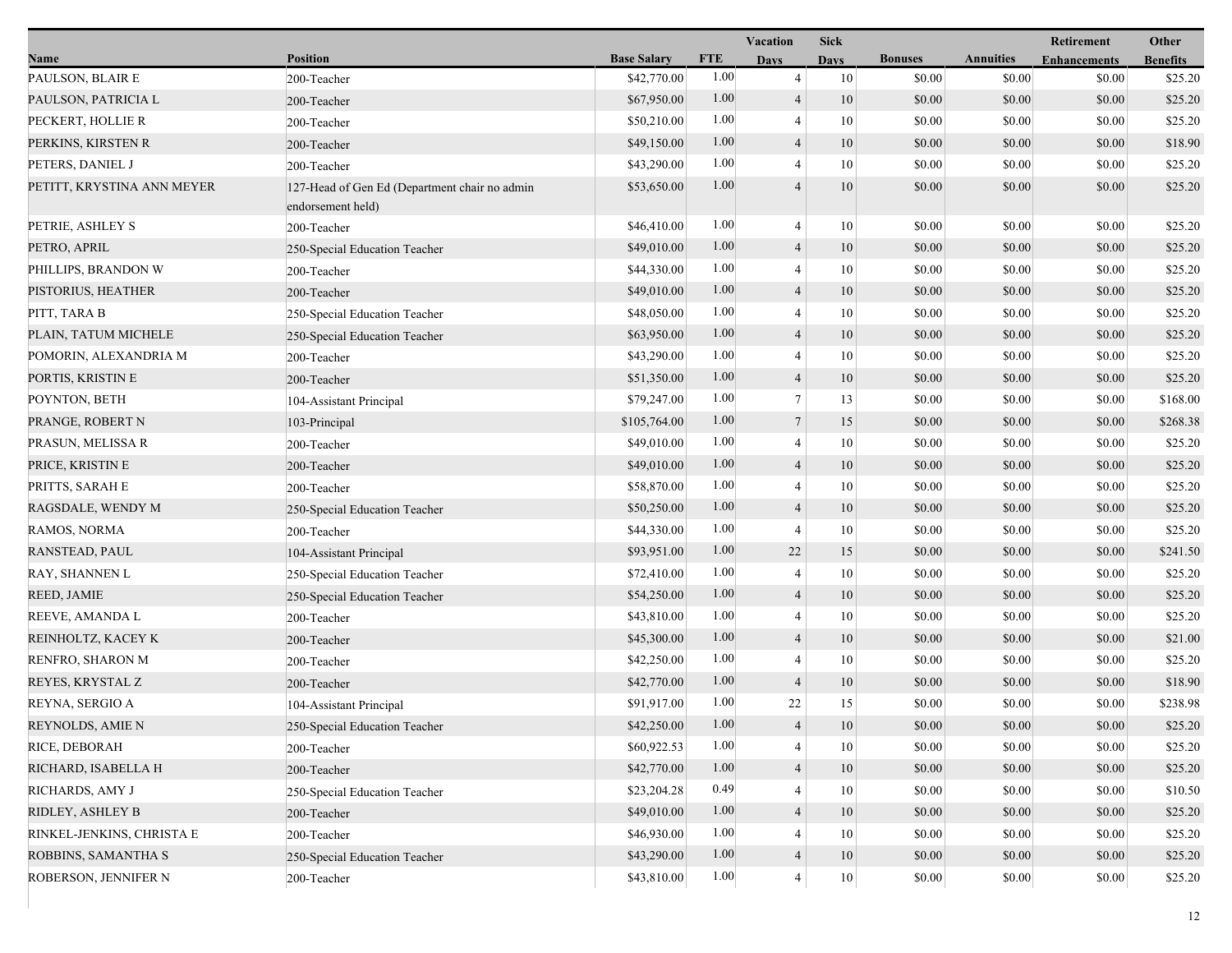|                              |                                                 |                    | <b>Vacation</b> |                | <b>Sick</b>  |                |                  | <b>Retirement</b>   | Other           |
|------------------------------|-------------------------------------------------|--------------------|-----------------|----------------|--------------|----------------|------------------|---------------------|-----------------|
| Name                         | <b>Position</b>                                 | <b>Base Salary</b> | <b>FTE</b>      | <b>Days</b>    | <b>Days</b>  | <b>Bonuses</b> | <b>Annuities</b> | <b>Enhancements</b> | <b>Benefits</b> |
| ROBERTS, AMANDA B            | 200-Teacher                                     | \$44,850.00        | 1.00            | $\overline{4}$ | 10           | \$0.00         | \$0.00           | \$0.00              | \$18.90         |
| ROBERTS, TAMI R              | 200-Teacher                                     | \$46,410.00        | 1.00            | 4              | 10           | \$0.00         | \$0.00           | \$0.00              | \$25.20         |
| ROBERTSON, JILL D            | 200-Teacher                                     | \$47,450.00        | 1.00            | $\overline{4}$ | 10           | \$0.00         | \$0.00           | \$0.00              | \$25.20         |
| ROBINSON, ASHLEY R           | 200-Teacher                                     | \$46,930.00        | 1.00            | $\overline{4}$ | 10           | \$0.00         | \$0.00           | \$0.00              | \$25.20         |
| RODGERS, KATHRYN R           | 200-Teacher                                     | \$44,850.00        | 1.00            | $\overline{4}$ | 10           | \$0.00         | \$0.00           | \$0.00              | \$25.20         |
| RODRIGUEZ, ALEXANDRA         | 200-Teacher                                     | \$47,500.00        | 1.00            | $\overline{4}$ | 10           | \$0.00         | \$0.00           | \$0.00              | \$18.04         |
| ROGERS, MARKIA T             | 200-Teacher                                     | \$43,290.00        | 1.00            | $\overline{4}$ | 10           | \$0.00         | \$0.00           | \$0.00              | \$25.20         |
| RORA, CRYSTAL A              | 200-Teacher                                     | \$45,119.39        | 1.00            | 4              | 10           | \$0.00         | \$0.00           | \$0.00              | \$25.20         |
| ROSSI, MARY K                | 200-Teacher                                     | \$43,290.00        | 1.00            | $\overline{4}$ | 10           | \$0.00         | \$0.00           | \$0.00              | \$25.20         |
| ROTRAMEL, LYNNETTE           | 200-Teacher                                     | \$42,169.24        | 0.71            | $\overline{4}$ | 10           | \$0.00         | \$0.00           | \$0.00              | \$18.90         |
| RUFENER, KENNETH             | 104-Assistant Principal                         | \$98,661.00        | 1.00            | 22             | 15           | \$0.00         | \$0.00           | \$0.00              | \$254.10        |
| RUSSELL, DEANNA              | 200-Teacher                                     | \$21,359.72        | 0.51            | $\sqrt{2}$     | 5            | \$0.00         | \$0.00           | \$0.00              | \$14.70         |
| <b>SAGER, CARRIE</b>         | 200-Teacher                                     | \$51,370.00        | 1.00            | $\overline{4}$ | 10           | \$0.00         | \$0.00           | \$0.00              | \$25.20         |
| <b>SALEFSKI, PENNY</b>       | 250-Special Education Teacher                   | \$90,338.45        | 1.00            | $\overline{4}$ |              | \$0.00         | \$0.00           | \$0.00              | \$18.90         |
| SAMONDS, HEATHER C           | 200-Teacher                                     | \$46,410.00        | 1.00            | $\overline{4}$ | 10           | \$0.00         | \$0.00           | \$0.00              | \$18.72         |
| <b>SANGSTER, KAYLEE N</b>    | 200-Teacher                                     | \$49,700.00        | 1.00            | 4              | 10           | \$0.00         | \$0.00           | \$0.00              | \$25.20         |
| SCARLETT, BARBARA E          | 200-Teacher                                     | \$61,870.00        | 1.00            | $\overline{4}$ | 10           | \$0.00         | \$0.00           | \$0.00              | \$25.20         |
| <b>SCHEIBLY, LORI M</b>      | 250-Special Education Teacher                   | \$59,890.00        | 1.00            | $\overline{4}$ | 10           | \$0.00         | \$0.00           | \$0.00              | \$25.20         |
| SCHLOZ, MARY A               | 107-General Administrator or General Supervisor | \$104,657.00       | 1.00            | 22             | 15           | \$0.00         | \$0.00           | \$0.00              | \$265.44        |
| SCHMITT, BRIANNA M           | 200-Teacher                                     | \$42,250.00        | 1.00            | 4              | 10           | \$0.00         | \$0.00           | \$0.00              | \$25.07         |
| SCHMITT, TAMARA K            | 250-Special Education Teacher                   | \$62,816.75        | 1.00            | $\overline{4}$ | 10           | \$0.00         | \$0.00           | \$0.00              | \$25.20         |
| SCHOEMPERLEN, TAMMY F        | 200-Teacher                                     | \$70,998.98        | 1.00            | 4              | $\mathbf{0}$ | \$0.00         | \$0.00           | \$0.00              | \$25.20         |
| SCHOOLMAN, ABBY L            | 200-Teacher                                     | \$49,700.00        | 1.00            | $\overline{4}$ | 10           | \$0.00         | \$0.00           | \$0.00              | \$25.20         |
| <b>SCHORFHEIDE, NATHAN R</b> | 200-Teacher                                     | \$58,075.56        | 0.99            | 4              | 10           | \$0.00         | \$0.00           | \$0.00              | \$25.20         |
| SCHORSCH, CAROLINE G         | 250-Special Education Teacher                   | \$34,411.50        | 1.00            | $\overline{4}$ | 10           | \$0.00         | \$0.00           | \$0.00              | \$18.90         |
| <b>SCHRADER, SARAH E</b>     | 153-Special Education Supervisor                | \$88,106.00        | 1.00            | $\overline{2}$ | $\mathbf{0}$ | \$0.00         | \$0.00           | \$0.00              | \$228.65        |
| <b>SCHULTZ, ERIC S</b>       | 200-Teacher                                     | \$57,090.00        | 1.00            | $\overline{4}$ | 10           | \$0.00         | \$0.00           | \$0.00              | \$25.20         |
| SCHULZ, MELISSA L            | 200-Teacher                                     | \$54,420.00        | 1.00            | 4              | 10           | \$0.00         | \$0.00           | \$0.00              | \$25.20         |
| SCHUTTER, SHARA J            | 250-Special Education Teacher                   | \$45,119.39        | 1.00            | 4              | 10           | \$0.00         | \$0.00           | \$0.00              | \$25.20         |
| <b>SCHWARTZLE, DANYEL</b>    | 250-Special Education Teacher                   | \$52,500.00        | 1.00            | $\overline{4}$ | 10           | \$0.00         | \$0.00           | \$0.00              | \$25.20         |
| <b>SCOTT, HEATHER M</b>      | 250-Special Education Teacher                   | \$55,520.00        | $1.00\,$        | 4              | 10           | \$0.00         | \$0.00           | \$0.00              | \$25.20         |
| SEAPY, CHELSEA A             | 200-Teacher                                     | \$48,600.00        | 1.00            | $\overline{4}$ | 10           | \$0.00         | \$0.00           | \$0.00              | \$25.20         |
| SEGELHORST, BROOKE P         | 200-Teacher                                     | \$42,770.00        | 1.00            | $\overline{4}$ | 10           | \$0.00         | \$0.00           | \$0.00              | \$18.90         |
| SEIBRING, DANIELLE A         | 200-Teacher                                     | \$54,820.00        | 1.00            | 4              | 10           | \$0.00         | \$0.00           | \$0.00              | \$25.20         |
| SEIDER, AMANDA L             | 200-Teacher                                     | \$46,410.00        | 1.00            | $\overline{4}$ | 10           | \$0.00         | \$0.00           | \$0.00              | \$25.20         |
| <b>SENGER, ZACHARY A</b>     | 200-Teacher                                     | \$46,400.00        | 1.00            |                | 10           | \$0.00         | \$0.00           | \$0.00              | \$25.20         |
| SETTLES, COURTNEY A          | 200-Teacher                                     | \$56,930.00        | 1.00            | $\overline{4}$ | $10\,$       | \$0.00         | \$0.00           | \$0.00              | \$25.20         |
| SEXTON-LONG, TRACY           | 200-Teacher                                     | \$78,294.99        | 1.00            | 4              | 10           | \$0.00         | \$0.00           | \$0.00              | \$25.20         |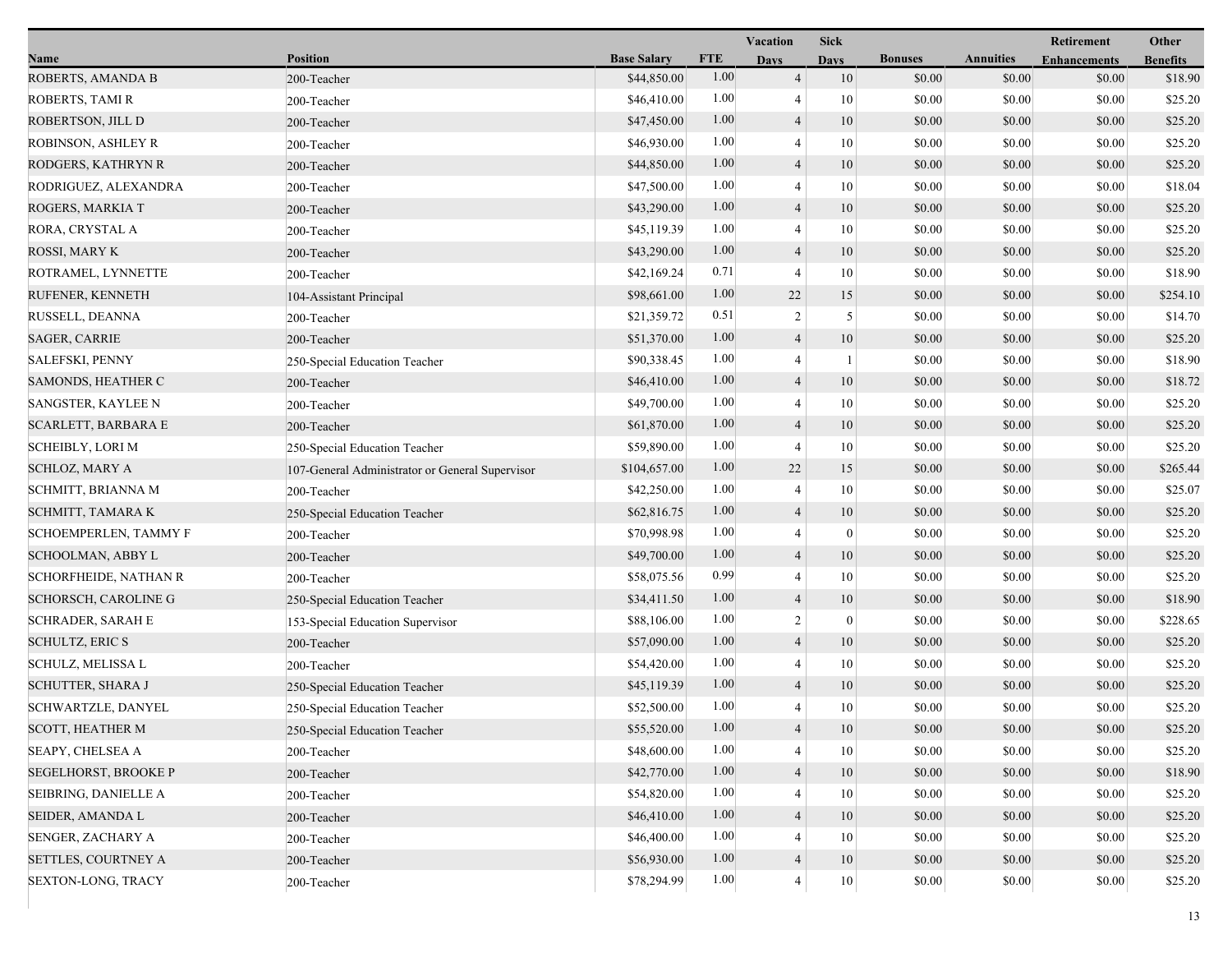|                          |                                  |                    |            | Vacation       |                  |                |                  | Retirement          | Other           |
|--------------------------|----------------------------------|--------------------|------------|----------------|------------------|----------------|------------------|---------------------|-----------------|
| Name                     | <b>Position</b>                  | <b>Base Salary</b> | <b>FTE</b> | <b>Days</b>    | <b>Days</b>      | <b>Bonuses</b> | <b>Annuities</b> | <b>Enhancements</b> | <b>Benefits</b> |
| <b>SHAFFER, GLENN</b>    | 200-Teacher                      | \$53,075.00        | 1.00       | $\overline{4}$ | 10               | \$0.00         | \$0.00           | \$0.00              | \$25.20         |
| <b>SHAW, DOLORES R</b>   | 200-Teacher                      | \$48,050.00        | 1.00       | 4              | 10               | \$0.00         | \$0.00           | \$0.00              | \$25.20         |
| SHEARY, KATHRYN          | 104-Assistant Principal          | \$97,579.00        | 1.00       | 22             | 15               | \$0.00         | \$0.00           | \$0.00              | \$252.00        |
| SHELDON, MAGGIE M        | 200-Teacher                      | \$42,250.00        | 1.00       | $\overline{4}$ | 10               | \$0.00         | \$0.00           | \$0.00              | \$25.20         |
| SHEPPARD, NATHAN L       | 104-Assistant Principal          | \$96,853.00        | 1.00       | 22             | 15               | \$0.00         | \$0.00           | \$0.00              | \$210.00        |
| SHIMIZU, LORI E          | 200-Teacher                      | \$48,490.00        | 1.00       | 4              | 10               | \$0.00         | \$0.00           | \$0.00              | \$25.20         |
| SHOOK, STEPHANIE         | 250-Special Education Teacher    | \$42,770.00        | 1.00       | $\overline{4}$ | 10               | \$0.00         | \$0.00           | \$0.00              | \$25.20         |
| SHUGART, CHRISTOPHER     | 200-Teacher                      | \$47,450.00        | 1.00       | 4              | 10               | \$0.00         | \$0.00           | \$0.00              | \$25.20         |
| SHUMAKER, PATRICIA L     | 200-Teacher                      | \$10,963.33        | 0.24       | $\overline{4}$ | 10               | \$0.00         | \$0.00           | \$0.00              | \$4.20          |
| SMITH, ALICIA M          | 200-Teacher                      | \$33,344.28        | 0.76       | 4              | 10               | \$0.00         | \$0.00           | \$0.00              | \$14.70         |
| SMITH, ASHLEE            | 250-Special Education Teacher    | \$55,990.00        | 1.00       | 4              | 10               | \$0.00         | \$0.00           | \$0.00              | \$25.20         |
| SMITH, GREGORY T         | 200-Teacher                      | \$72,410.00        | 1.00       | 4              | 10               | \$0.00         | \$0.00           | \$0.00              | \$25.20         |
| SMITH, KIMBERLY A        | 200-Teacher                      | \$46,410.00        | 1.00       | $\overline{4}$ | 10               | \$0.00         | \$0.00           | \$0.00              | \$25.20         |
| SMITH, LINDA RENEA       | 153-Special Education Supervisor | \$80,550.00        | 1.00       | $\overline{c}$ | $\boldsymbol{0}$ | \$0.00         | \$0.00           | \$0.00              | \$213.15        |
| SMITH, SARAH E           | 200-Teacher                      | \$53,100.00        | 1.00       | $\overline{4}$ | 10               | \$0.00         | \$0.00           | \$0.00              | \$25.20         |
| SMOTHERS, MICHAEL L      | 250-Special Education Teacher    | \$53,200.00        | 1.00       | $\overline{4}$ | 10               | \$0.00         | \$0.00           | \$0.00              | \$25.20         |
| <b>SNYDER, RILEY</b>     | 200-Teacher                      | \$21,359.72        | 0.51       | 2              | 5                | \$0.00         | \$0.00           | \$0.00              | \$14.70         |
| SONDER, DEBORAH A R      | 200-Teacher                      | \$48,600.00        | 1.00       | 4              | 10               | \$0.00         | \$0.00           | \$0.00              | \$25.20         |
| SPRAGUE, DOUG L          | 200-Teacher                      | \$32,488.30        | 1.00       | 4              | 10               | \$0.00         | \$0.00           | \$0.00              | \$0.00          |
| ST PIERRE, JOSIE L       | 200-Teacher                      | \$42,250.00        | 1.00       | 4              | 10               | \$0.00         | \$0.00           | \$0.00              | \$25.20         |
| <b>STAPLES, JARED</b>    | 200-Teacher                      | \$46,930.00        | 1.00       | $\overline{4}$ | 10               | \$0.00         | \$0.00           | \$0.00              | \$25.20         |
| STARK, MADISON L         | 200-Teacher                      | \$42,770.00        | 1.00       | 4              | 10               | \$0.00         | \$0.00           | \$0.00              | \$25.20         |
| STARK, SAMANTHA          | 200-Teacher                      | \$44,330.00        | 1.00       | $\overline{4}$ | 10               | \$0.00         | \$0.00           | \$0.00              | \$25.20         |
| <b>STEELE, BENJAMIN</b>  | 200-Teacher                      | \$58,440.00        | 1.00       | 4              | 10               | \$0.00         | \$0.00           | \$0.00              | \$24.90         |
| STOCK, JANICE E          | 153-Special Education Supervisor | \$79,950.00        | 1.00       | $\overline{2}$ | $\mathbf{0}$     | \$0.00         | \$0.00           | \$0.00              | \$202.44        |
| <b>STOGNER, EMILY B</b>  | 200-Teacher                      | \$42,770.00        | 1.00       | 4              | 10               | \$0.00         | \$0.00           | \$0.00              | \$25.20         |
| STONEBURG, TAMARA ANN    | 250-Special Education Teacher    | \$54,250.00        | 1.00       | $\overline{4}$ | 10               | \$0.00         | \$0.00           | \$0.00              | \$25.20         |
| <b>STORER, BEVERLY</b>   | 200-Teacher                      | \$64,830.00        | 1.00       | $\overline{4}$ | 10               | \$0.00         | \$0.00           | \$0.00              | \$25.20         |
| STRANG, STEPHANIE        | 103-Principal                    | \$102,010.00       | 1.00       | $\overline{7}$ | 13               | \$0.00         | \$0.00           | \$0.00              | \$259.99        |
| STUBBLEFIELD, LINDA K    | 200-Teacher                      | \$59,450.00        | 1.00       | 4              | 10               | \$0.00         | \$0.00           | \$0.00              | \$25.20         |
| SUAREZ, PHILLIP A        | 200-Teacher                      | \$44,750.00        | $1.00\,$   | 4              | 10               | \$0.00         | \$0.00           | \$0.00              | \$16.44         |
| SULASKI, BENJAMIN W      | 200-Teacher                      | \$42,770.00        | 1.00       | 4              | 10               | \$0.00         | \$0.00           | \$0.00              | \$25.20         |
| <b>SWANBERG, FRANCES</b> | 200-Teacher                      | \$48,050.00        | 1.00       | $\overline{4}$ | 10               | \$0.00         | \$0.00           | \$0.00              | \$25.20         |
| <b>SWANSON, ASHLEY N</b> | 250-Special Education Teacher    | \$47,500.00        | 1.00       | 4              | 10               | \$0.00         | \$0.00           | \$0.00              | \$25.20         |
| <b>SWEENEY, JOBETH</b>   | 200-Teacher                      | \$46,930.00        | 1.00       | 4              | 10               | \$0.00         | \$0.00           | \$0.00              | \$25.20         |
| <b>SWENGEL, MICHAEL</b>  | 200-Teacher                      | \$41,253.33        | 0.89       |                | 9                | \$0.00         | \$0.00           | \$0.00              | \$23.10         |
| TALLENT, NATHANIEL J     | 104-Assistant Principal          | \$75,208.00        | 1.00       | $\overline{7}$ | 13               | \$0.00         | \$0.00           | \$0.00              | \$204.70        |
| TAYLOR, KIMBERLY K       | 200-Teacher                      | \$61,870.00        | 1.00       | $\overline{4}$ | $10\,$           | \$0.00         | \$0.00           | \$0.00              | \$25.20         |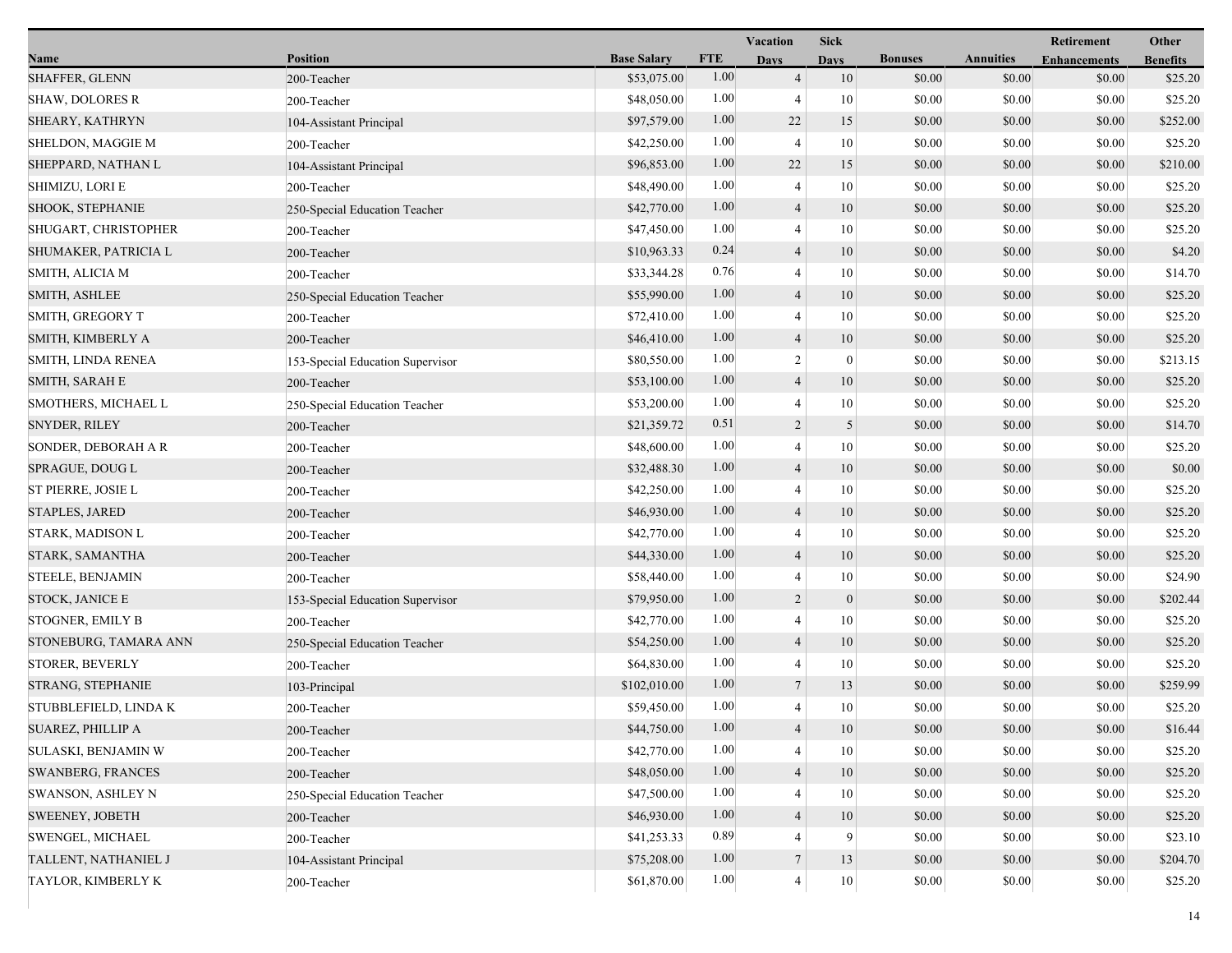|                            |                                                 |                    |            | Vacation                 | <b>Sick</b>      |                |                  | Retirement          | Other           |
|----------------------------|-------------------------------------------------|--------------------|------------|--------------------------|------------------|----------------|------------------|---------------------|-----------------|
| Name                       | <b>Position</b>                                 | <b>Base Salary</b> | <b>FTE</b> | <b>Days</b>              | <b>Days</b>      | <b>Bonuses</b> | <b>Annuities</b> | <b>Enhancements</b> | <b>Benefits</b> |
| THAXTON, AMY               | 250-Special Education Teacher                   | \$61,750.00        | 1.00       | $\overline{4}$           | 10               | \$0.00         | \$0.00           | \$0.00              | \$25.20         |
| THEIS, JENNIFER L          | 200-Teacher                                     | \$44,330.00        | 1.00       | 4                        | 10               | \$0.00         | \$0.00           | \$0.00              | \$25.20         |
| THEMER, RACHEL C           | 200-Teacher                                     | \$44,330.00        | 1.00       | $\overline{4}$           | 10               | \$0.00         | \$0.00           | \$0.00              | \$25.20         |
| THOMAS, ANGELA             | 200-Teacher                                     | \$47,054.83        | 0.78       | 3                        | 8                | \$0.00         | \$0.00           | \$0.00              | \$21.00         |
| THOMAS, JENNIFER O         | 200-Teacher                                     | \$65,910.00        | 1.00       | $\overline{4}$           | 10               | \$0.00         | \$0.00           | \$0.00              | \$25.20         |
| THOMPSON, JOANN R          | 250-Special Education Teacher                   | \$49,150.00        | 1.00       | $\overline{4}$           | 10               | \$0.00         | \$0.00           | \$0.00              | \$25.20         |
| Thompson, Marissa          | 250-Special Education Teacher                   | \$42,250.00        | 1.00       | 4                        | 10               | \$0.00         | \$0.00           | \$0.00              | \$25.20         |
| THOMPSON, STEVEN           | 200-Teacher                                     | \$61,870.00        | 1.00       | 4                        | 10               | \$0.00         | \$0.00           | \$0.00              | \$25.20         |
| THORNTON, JOSHUA K         | 200-Teacher                                     | \$57,000.00        | 1.00       | $\overline{4}$           | 10               | \$0.00         | \$0.00           | \$0.00              | \$21.73         |
| TILLERY-ATEN, SONJA M      | 200-Teacher                                     | \$73,737.06        | 1.00       | 4                        | 10               | \$0.00         | \$0.00           | \$0.00              | \$18.90         |
| TODD, SHAWN W              | 200-Teacher                                     | \$58,990.00        | 1.00       | $\overline{4}$           | 10               | \$0.00         | \$0.00           | \$0.00              | \$25.20         |
| TORBERT, NICHOLE M         | 200-Teacher                                     | \$72,410.00        | 1.00       | 4                        | $10\,$           | \$0.00         | \$0.00           | \$0.00              | \$25.20         |
| <b>TOZER, THERESSA D</b>   | 200-Teacher                                     | \$68,290.00        | 1.00       | 4                        | 10               | \$0.00         | \$0.00           | \$0.00              | \$25.20         |
| TRAGER, LINDSEY K          | 200-Teacher                                     | \$42,250.00        | 1.00       | 4                        | 10               | \$0.00         | \$0.00           | \$0.00              | \$25.20         |
| TRIMBY, MEGAN S            | 250-Special Education Teacher                   | \$51,387.50        | 1.00       | $\overline{4}$           | 10               | \$0.00         | \$0.00           | \$0.00              | \$25.20         |
| TRIPP, BRENNA JAE          | 200-Teacher                                     | \$46,930.00        | 1.00       | 4                        | 10               | \$0.00         | \$0.00           | \$0.00              | \$25.20         |
| TRUONG, BENJAMIN           | 200-Teacher                                     | \$43,810.00        | 1.00       | 4                        | 10               | \$0.00         | \$0.00           | \$0.00              | \$25.20         |
| TUCKER, CHASE R            | 200-Teacher                                     | \$42,250.00        | 1.00       | 4                        | 10               | \$0.00         | \$0.00           | \$0.00              | \$25.20         |
| TUCKER, KARISSA K          | 200-Teacher                                     | \$53,100.00        | 1.00       | 4                        | 10               | \$0.00         | \$0.00           | \$0.00              | \$25.20         |
| TUCKER, MICHELLE           | 200-Teacher                                     | \$77,073.59        | 1.00       | 4                        | 10               | \$0.00         | \$0.00           | \$0.00              | \$25.20         |
| TURNER, ELIZABETH          | 200-Teacher                                     | \$54,250.00        | 1.00       | $\overline{4}$           | 10               | \$0.00         | \$0.00           | \$0.00              | \$25.20         |
| VANDERBERG, BRANDY         | 200-Teacher                                     | \$54,820.00        | 1.00       | 4                        | 10               | \$0.00         | \$0.00           | \$0.00              | \$25.20         |
| VANDERBERG, MICHELLE P     | 200-Teacher                                     | \$51,006.22        | 1.00       | 4                        | 10               | \$0.00         | \$0.00           | \$0.00              | \$25.20         |
| VICICH, JASON              | 200-Teacher                                     | \$58,870.00        | 1.00       | 4                        | 10               | \$0.00         | \$0.00           | \$0.00              | \$25.20         |
| <b>WAGERS, ANDREW W</b>    | 200-Teacher                                     | \$51,900.00        | 1.00       | 4                        | 10               | \$0.00         | \$0.00           | \$0.00              | \$25.20         |
| <b>WAKELAND, ANDREA</b>    | 200-Teacher                                     | \$43,810.00        | 1.00       | 4                        | 10               | \$0.00         | \$0.00           | \$0.00              | \$25.20         |
| WALCZYK, SARAH J           | 200-Teacher                                     | \$64,830.00        | 1.00       | $\overline{4}$           | 10               | \$0.00         | \$0.00           | \$0.00              | \$25.20         |
| <b>WALDEN, CASSIE R</b>    | 200-Teacher                                     | \$39,902.78        | 0.94       | 4                        | 10               | \$0.00         | \$0.00           | \$0.00              | \$25.20         |
| WALKER, CIARA R            | 200-Teacher                                     | \$42,250.00        | 1.00       | 4                        | 10               | \$0.00         | \$0.00           | \$0.00              | \$25.20         |
| <b>WALKER, HENRY</b>       | 107-General Administrator or General Supervisor | \$109,305.00       | 1.00       | 22                       | 15               | \$0.00         | \$0.00           | \$0.00              | \$278.04        |
| WALKER, KAREN L            | 200-Teacher                                     | \$52,060.00        | 1.00       | 4                        | 10               | \$0.00         | \$0.00           | \$0.00              | \$25.20         |
| <b>WALTON, G EDWARD</b>    | 200-Teacher                                     | \$70,000.00        | 1.00       | $\overline{\mathcal{A}}$ | 10               | \$0.00         | \$0.00           | \$0.00              | \$25.20         |
| <b>WASHBURN, ALLYSON P</b> | 200-Teacher                                     | \$42,250.00        | 1.00       | $\overline{4}$           | 10               | \$0.00         | \$0.00           | \$0.00              | \$25.20         |
| <b>WATROUS, KRISTY M</b>   | 200-Teacher                                     | \$43,290.00        | 1.00       |                          | 10               | \$0.00         | \$0.00           | \$0.00              | \$25.20         |
| <b>WELLS, DIANE MARIE</b>  | 250-Special Education Teacher                   | \$75,322.14        | 1.00       | 4                        | $\boldsymbol{0}$ | \$0.00         | \$0.00           | \$0.00              | \$18.90         |
| <b>WELLS, VERNADENE</b>    | 200-Teacher                                     | \$62,110.00        | 1.00       |                          | 10               | \$0.00         | \$0.00           | \$0.00              | \$25.20         |
| WERNECKE, OLIVIA           | 200-Teacher                                     | \$43,810.00        | 1.00       | 4                        | 10               | \$0.00         | \$0.00           | \$0.00              | \$25.20         |
| WERTHING, BARBARA MORROW   | 104-Assistant Principal                         | \$97,594.00        | 1.00       | $7\phantom{.0}$          | 13               | \$0.00         | \$0.00           | \$0.00              | \$253.48        |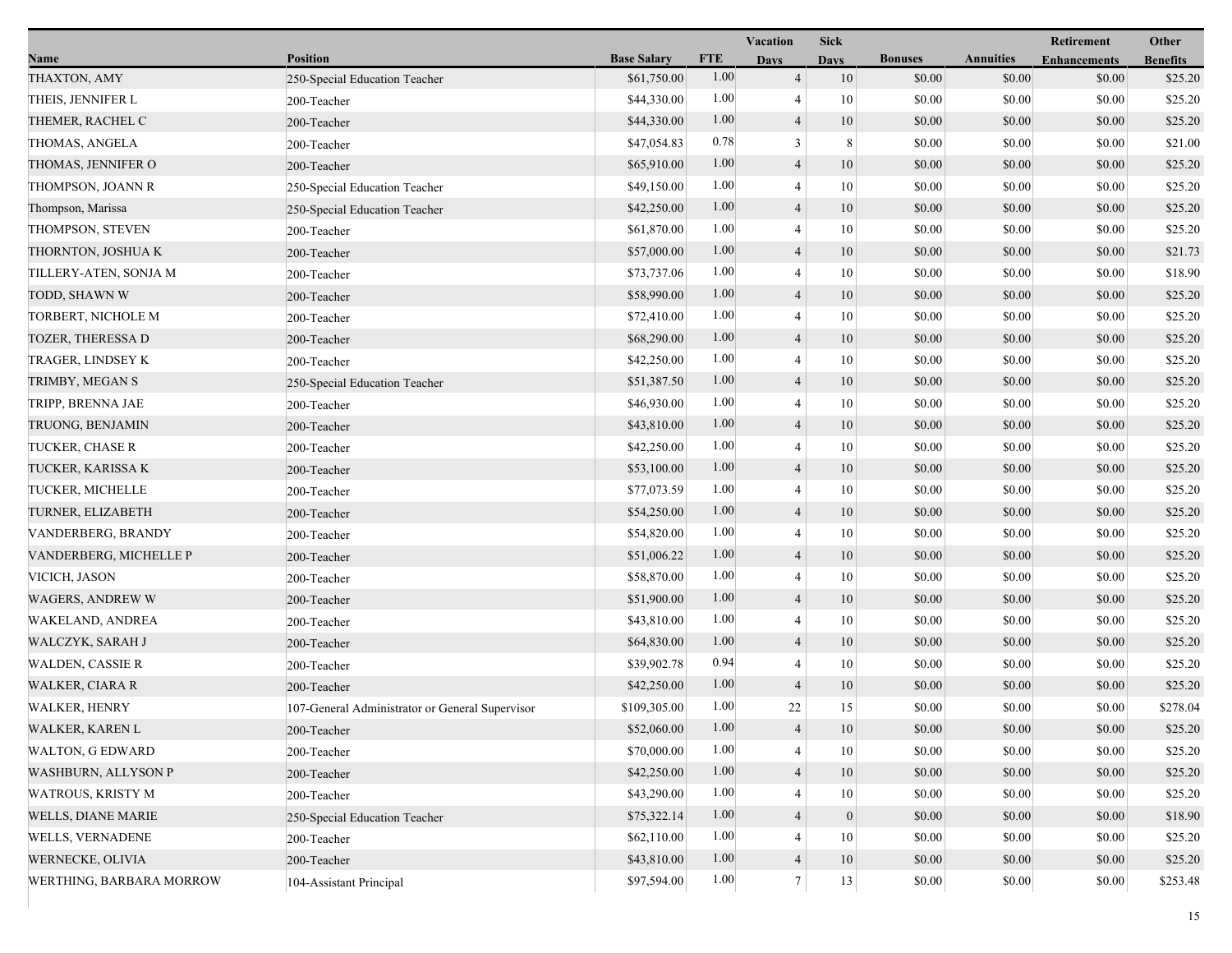|                           |                                                 |                    | Vacation   |                | <b>Sick</b> |                |                  | Retirement          | Other           |
|---------------------------|-------------------------------------------------|--------------------|------------|----------------|-------------|----------------|------------------|---------------------|-----------------|
| Name                      | <b>Position</b>                                 | <b>Base Salary</b> | <b>FTE</b> | <b>Days</b>    | <b>Days</b> | <b>Bonuses</b> | <b>Annuities</b> | <b>Enhancements</b> | <b>Benefits</b> |
| <b>WEST, BENJAMIN</b>     | 200-Teacher                                     | \$52,450.00        | 1.00       | $\overline{4}$ | 10          | \$0.00         | \$0.00           | \$0.00              | \$25.06         |
| <b>WETZEL, ANGELA ANN</b> | 107-General Administrator or General Supervisor | \$83,646.00        | 1.00       | 7              | 13          | \$0.00         | \$0.00           | \$0.00              | \$215.88        |
| WHITACRE, STEPHANIE M     | 200-Teacher                                     | \$46,930.00        | 1.00       | $\overline{4}$ | 10          | \$0.00         | \$0.00           | \$0.00              | \$25.20         |
| WHITE, KATHERINE J        | 250-Special Education Teacher                   | \$47,500.00        | 1.00       | $\overline{4}$ | 10          | \$0.00         | \$0.00           | \$0.00              | \$25.20         |
| WIGGINS, MARIA            | 200-Teacher                                     | \$44,850.00        | 1.00       | $\overline{4}$ | 10          | \$0.00         | \$0.00           | \$0.00              | \$25.20         |
| WILCOXON, NICOLE D        | 200-Teacher                                     | \$42,770.00        | 1.00       | 4              | 10          | \$0.00         | \$0.00           | \$0.00              | \$25.20         |
| WILEN, CASEY S            | 200-Teacher                                     | \$52,450.00        | 1.00       | $\overline{4}$ | 10          | \$0.00         | \$0.00           | \$0.00              | \$25.20         |
| WILLETT, MARLO A          | 200-Teacher                                     | \$72,410.00        | 1.00       | 4              | 10          | \$0.00         | \$0.00           | \$0.00              | \$25.20         |
| WILLIAMS, BRITTANY L      | 200-Teacher                                     | \$42,250.00        | 1.00       | $\overline{4}$ | 10          | \$0.00         | \$0.00           | \$0.00              | \$25.20         |
| WILLIAMS, CARL B          | 200-Teacher                                     | \$45,370.00        | 1.00       | 4              | 10          | \$0.00         | \$0.00           | \$0.00              | \$25.20         |
| WILLIAMS, ELIZABETH A     | 200-Teacher                                     | \$50,800.00        | 1.00       | $\overline{4}$ | 10          | \$0.00         | \$0.00           | \$0.00              | \$25.20         |
| WILLIAMS, JUANITA M       | 200-Teacher                                     | \$56,930.00        | 1.00       | 4              | 10          | \$0.00         | \$0.00           | \$0.00              | \$25.20         |
| WILLIAMS, KAREAM A        | 200-Teacher                                     | \$42,770.00        | 1.00       | $\overline{4}$ | 10          | \$0.00         | \$0.00           | \$0.00              | \$25.20         |
| WILLIAMS, KIM VY H        | 200-Teacher                                     | \$42,250.00        | 1.00       | 4              | 10          | \$0.00         | \$0.00           | \$0.00              | \$25.20         |
| WILLIAMS, STACEY M        | 200-Teacher                                     | \$45,850.00        | 1.00       | $\overline{4}$ | 10          | \$0.00         | \$0.00           | \$0.00              | \$25.20         |
| <b>WILSON, STACEY A</b>   | 200-Teacher                                     | \$51,370.00        | 1.00       | $\overline{4}$ | 10          | \$0.00         | \$0.00           | \$0.00              | \$25.20         |
| <b>WINECKE, PHILLIP</b>   | 200-Teacher                                     | \$50,800.00        | 1.00       | $\overline{4}$ | 10          | \$0.00         | \$0.00           | \$0.00              | \$25.20         |
| <b>WINTERS, ROBERT C</b>  | 200-Teacher                                     | \$71,350.00        | 1.00       | 4              | 10          | \$0.00         | \$0.00           | \$0.00              | \$25.20         |
| WISEMAN, JACLYN           | 200-Teacher                                     | \$46,410.00        | 1.00       | 4              | 10          | \$0.00         | \$0.00           | \$0.00              | \$25.20         |
| WITTS, STACY L            | 104-Assistant Principal                         | \$72,665.00        | 1.00       | $\overline{c}$ | 13          | \$0.00         | \$0.00           | \$0.00              | \$183.54        |
| <b>WOLPERT, TERRY A</b>   | 200-Teacher                                     | \$74,701.88        | 1.00       | $\overline{4}$ | 10          | \$0.00         | \$0.00           | \$0.00              | \$25.20         |
| WOLTER, MORGAN C          | 200-Teacher                                     | \$44,330.00        | 1.00       | 4              | 10          | \$0.00         | \$0.00           | \$0.00              | \$25.14         |
| WOO, CHRISTINA L          | 250-Special Education Teacher                   | \$61,870.00        | 1.00       | $\overline{4}$ | 10          | \$0.00         | \$0.00           | \$0.00              | \$25.20         |
| WOOD, LACY                | 200-Teacher                                     | \$44,850.00        | 1.00       | 4              | 10          | \$0.00         | \$0.00           | \$0.00              | \$25.20         |
| WOOD, STEPHEN S           | 200-Teacher                                     | \$54,420.00        | 1.00       | 4              | 10          | \$0.00         | \$0.00           | \$0.00              | \$25.20         |
| <b>WOODLAND, PATSY</b>    | 200-Teacher                                     | \$55,106.31        | 1.00       | 4              | 10          | \$0.00         | \$0.00           | \$0.00              | \$25.20         |
| <b>WOOLLEN, HANG L</b>    | 203-English as a Second Language Teacher        | \$58,440.00        | 1.00       | $\overline{4}$ | 10          | \$0.00         | \$0.00           | \$0.00              | \$25.20         |
| WOOLSEY, LESLIE           | 200-Teacher                                     | \$57,000.00        | 1.00       | $\overline{4}$ | 10          | \$0.00         | \$0.00           | \$0.00              | \$25.20         |
| WRIGLEY, AMANDA N         | 250-Special Education Teacher                   | \$51,900.00        | 1.00       | $\overline{4}$ | 10          | \$0.00         | \$0.00           | \$0.00              | \$25.20         |
| YOUNG, JENNIFER M         | 200-Teacher                                     | \$45,890.00        | 1.00       | 4              | 10          | \$0.00         | \$0.00           | \$0.00              | \$25.20         |
| YOUNG, MARGARET           | 250-Special Education Teacher                   | \$65,320.00        | $1.00\,$   | 4              | 10          | \$0.00         | \$0.00           | \$0.00              | \$25.20         |
| YOUNG, TONYAN             | 200-Teacher                                     | \$35,534.78        | 0.81       | 3              | 8           | \$0.00         | \$0.00           | \$0.00              | \$21.00         |
| ZAHM, AMY                 | 103-Principal                                   | \$140,060.00       | 1.00       | $22\,$         | 15          | \$0.00         | \$0.00           | \$0.00              | \$364.77        |
| ZAVADA, JESSICA A         | 250-Special Education Teacher                   | \$42,770.00        | 1.00       | 4              | 10          | \$0.00         | \$0.00           | \$0.00              | \$25.20         |
| ZUEHLKE-DENOYER, ANN      | 200-Teacher                                     | \$72,410.00        | 1.00       | $\overline{4}$ | 10          | \$0.00         | \$0.00           | \$0.00              | \$25.20         |
| ZYCK, JOHN M              | 200-Teacher                                     | \$63,950.00        | 1.00       | $\overline{4}$ | 10          | \$0.00         | \$0.00           | \$0.00              | \$18.90         |